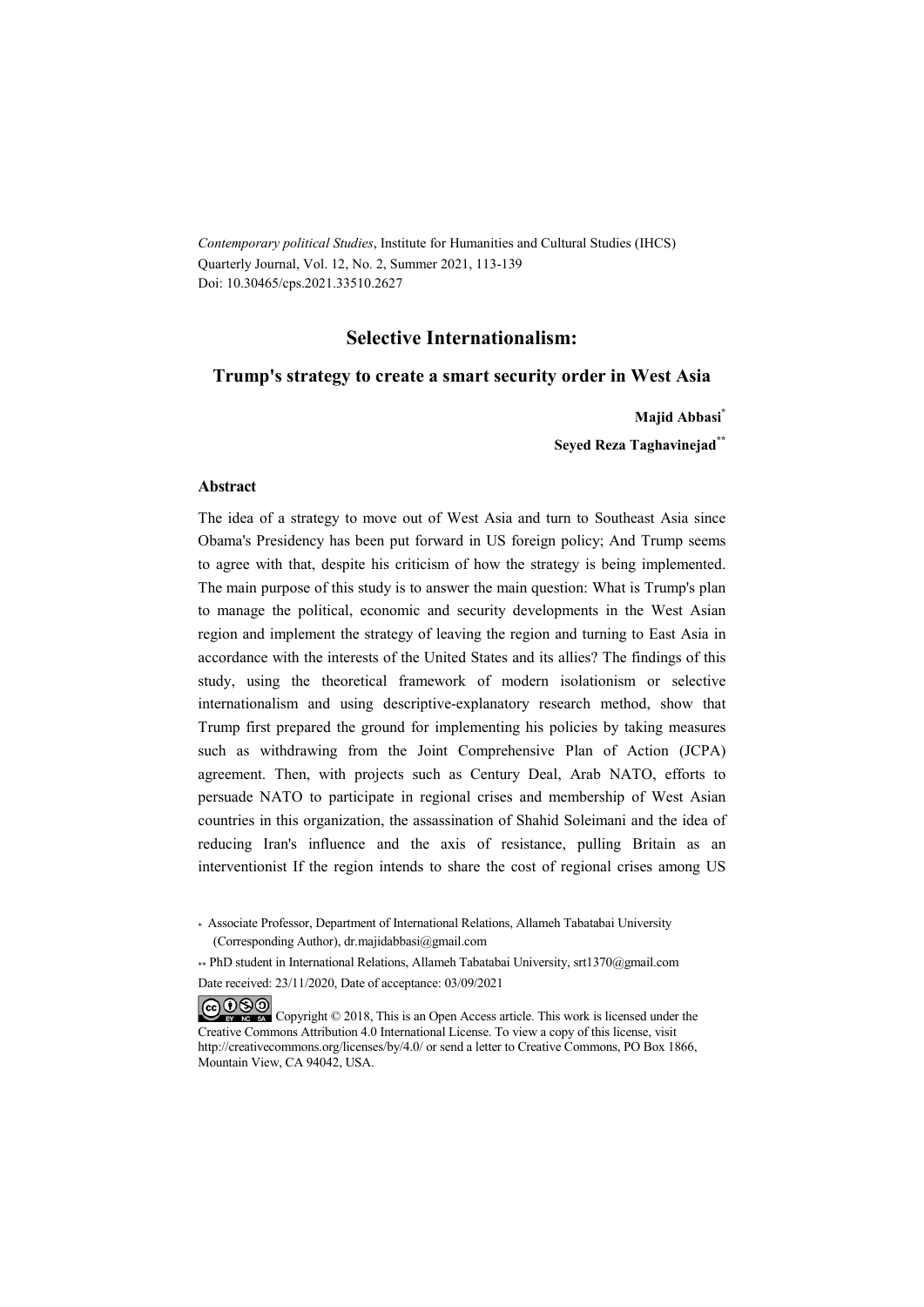allies and prevent the formation of a regional hegemony, it will implement a smart security order strategy in the West Asian region and gradually achieve a low-risk and quiet exit from the region.

**Keywords:** Selective Internationalism, Regional Security, Interventional Government, Smart Security Order, National Interests.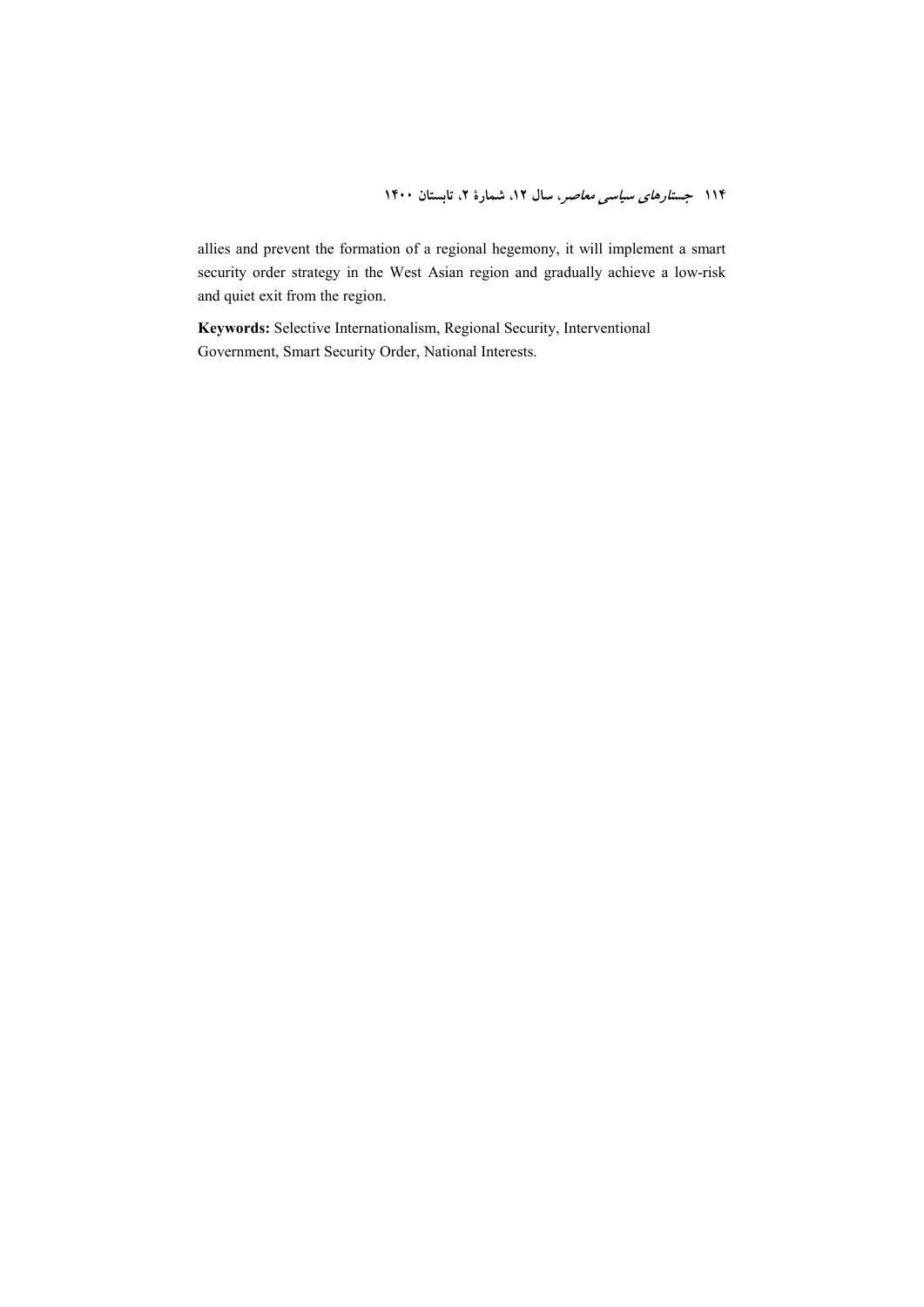*جستارهای سیاسی معاصر*، پژوهشگاه علوم انسانی و مطالعات فرهنگی فصل نامهٔ علمی (مقالهٔ علمی ــ یژوهشی)، سال ۱۲، شمارهٔ ۲، تابستان ۱۴۰۰، ۱۱۵ ـ ۱۳۹

# بين|لملل گرايي گزينشي:

استراتژی ترامپ برای ایجاد نظم امنیتی هوشمند در غرب آسیا

مجيد عباسي\* سېدرضا تقوى:(د\*\*

#### حكىدە

.<br>استراتژی خروج از غرب آسیا و چرخش به سمت آسیای جنوب شــرق<sub>ی</sub> از زمــان اوبامــا در سیاست خارجی ایالات متحده مطرح شده است؛ و به نظر می رسـد ترامـب نیــز بــا وجــود انتقاداتی که نسبت به نحوه اجرای این استراتژی داشت با آن موافق بود. هـدف اصـلی ایـن یژوهش پاسخ به این سوال اصلی است که ترامپ چه برنامـه ای بـرای مـدیریت تحـولات سیاسی، اقتصادی و امنیتی منطقه غرب آسـیا و اجـرای اسـتراتژی خـروج از ایــن منطقــه و چرخش به سمت شرق آسیا مطابق با منافع امریکا و هم پیمانان خود داشت؟ یافته های ایـــن یژوهش با استفاده از چارچوب نظری انزواگرایی نوین یا بـین الملــل گرایــی گزینشــی و بــا استفاده از روش تحقیق توصیفی-تبیینی حاکی از آن است که، ترامب ابتدا با اقــداماتی ماننــد خروج از توافق برجام زمینه اجرای سیاستهای خود را آماده کرد؛ سپس با طرح هـایی مثـل معامله قرن، ناتوی عربی، تلاش برای ترغیب نـاتو بــه مشــارکت در بحــران هــای منطقــه و عضویت کشورهای منطقه غرب آسیا در این سازمان، ترور شبهید سبلیمانی و اینده کیاهش نفوذ ایران و محور مقاومت، کشاندن پای انگلیس به عنـوان بـازیگر مداخلـهگـر در منطقـه، ۔<br>تقسیم هزینه بحران های منطقه میان متحدان امریکا و جلوگیری از شکل گیری بےک هژمیون

\* دانشیار گروه روابط بین الملل، دانشگاه علامه طباطبائی (نویسندهٔ مسئول)، dr.majidabbasi@gmail.com \*\* دانشجوی دکتری روابط بین|لملل، دانشگاه علامه طباطبایی، srt1370@gmail.com تاریخ دریافت: ۰۹/۰۹/۰۹/۰۹/۰۳، تاریخ پذیرش: ۱۴۰۰//۰۶/۱۲

COOD experience Copyright © 2018, This is an Open Access article distributed under the terms of the Creative Commons Attribution 4.0 International, which permits others to download this work, share it with others and Adapt the material for any purpose.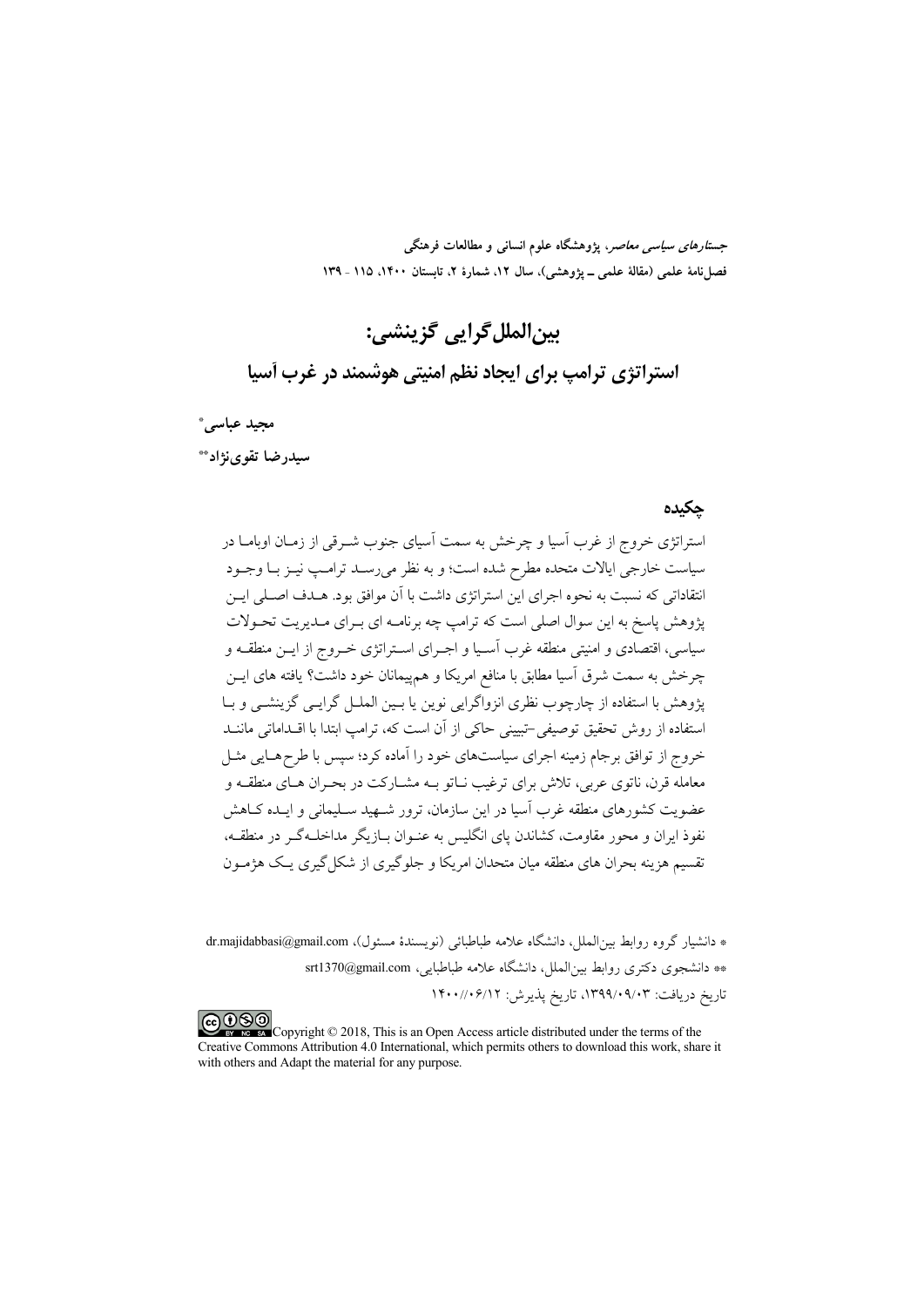#### ۰. مقدمه

معمای سیاست خارجی ایالات متحده تحت ریاست جمهوری ترامپ از مبارزات انتخاباتی ایالات متحده در سال ۲۰۱۶ شروع شـد و تـا پایـان دوره ریاسـت جمهـوریاش، در مـورد بسیاری مسائل و مناطق حل نشد؛ این ابهام در مورد خلیج فارس و غرب آسیا با توجــه بــه مواضع و اقدامات متناقض ترامپ بسیار شدیدتر است. در این بـین دو طیـف خــوش.بـین و بدبین در مورد سیاست خارجی ایالات متحده در خلیج فارس و جایگاهی که بــهخصــوص کشورهای شورای همکاری خلیج فارس در سیاست خارجی ترامپ داشـت شـکل گرفـت. هر طیف برای ثابت کردن ادعای خود در مورد مناسب یـا نامناسـب بــودن دیــدگاه ترامــپ نسبت به منطقه خلیج فارس و کشورهای همهیمان امریکا در این منطقه به اظهـارات ترامـپ وبرخي اقلدامات او در طول ايس ملت استناد مي كنند. ( ,Ożarowski and Grabowski  $(2017:127)$ 

یک مسئله برای کارشناسـان واضـح اسـت، کــه ترامـپ بــهشــدت نسـبت بــه سیاســت دولتهای گذشته ایالات متحده در خلیج فارس انتقاد داشت و برخلاف اوبامـا کــه حتــی از عربستان خواسته بود که منطقه را با ایران به اشتراک بگذارد؛ یک دیدگاه "ایران محورانــه" از مشکلات منطقه و تهدید منافع آمریکا ارائه داد. ترامپ بر این باور بود کـه ایــن سیاســتهــا علاوه بر این که سودی برای ایالات متحده نداشته، منطقـه را در اختیـار جمهـوری اسـلامی ایران قرار داده است. به طـور خـاص دیپلماسـی اوبامـا در منطقـه غـرب آسـیا و مـذاکرات هستهای با ایران را در زمره بدترین اقدامات در تاریخ دیپلماسی ایالات متحـده مـیدانسـت. (Maloney, 2017)

با وجود مخالف کلی ترامپ با سیاستهای آمریکا در خاورمیانه بـا برنامــه خــروج ایــن کشور از غرب آسیا و خلیجفارس و تمرکز بـر شـرق آسـیا کـه در دوره اوبامـا اتخـاذ شـد، موافق بود؛ ولی با نحوه اجرای ایــن سیاســت بــا ابامــا هــم نظــر نبــود. در حــالی کــه اوبامــا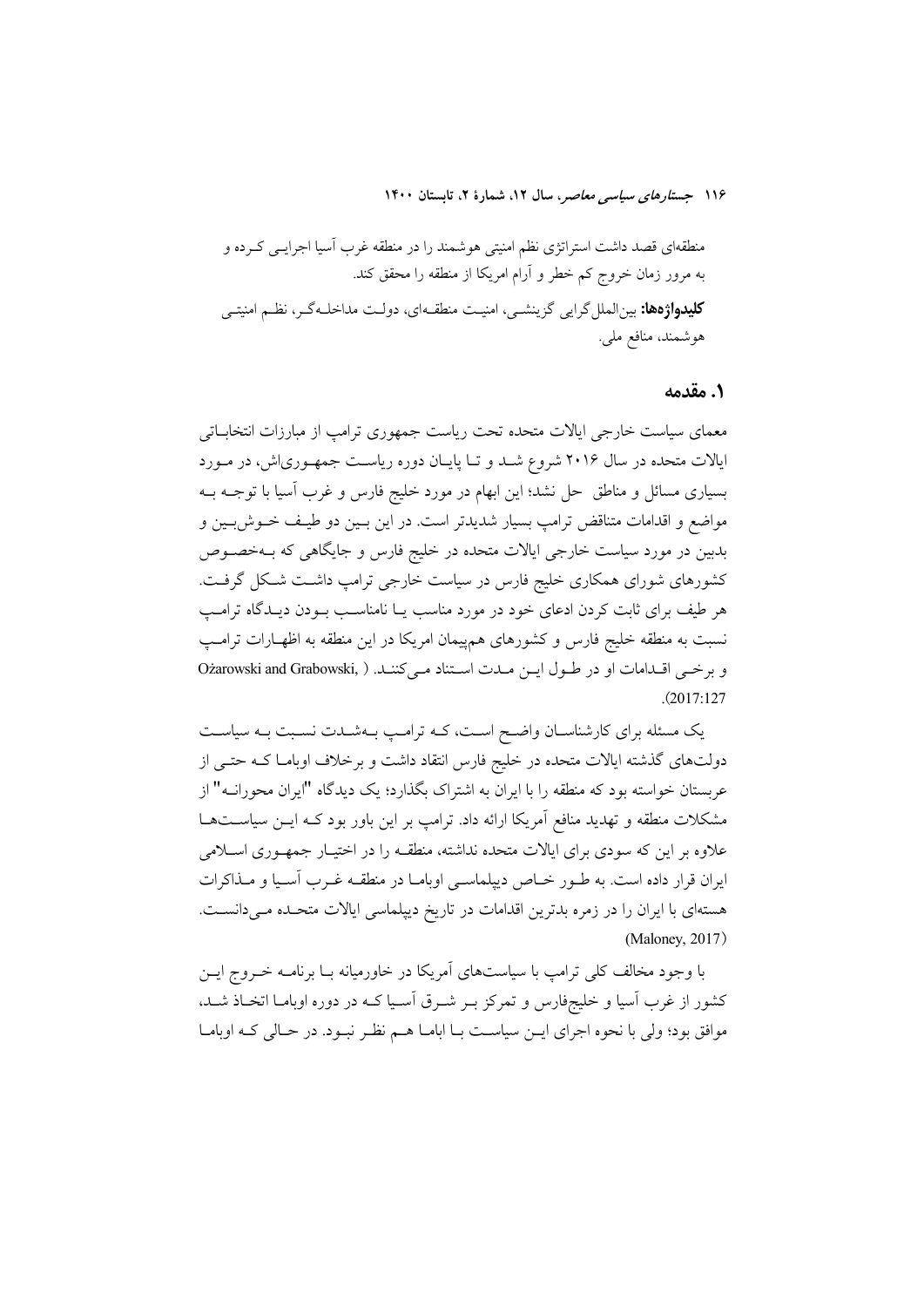بین الملل گرایی گزینشی: … (مجید عباسی و سیدرضا تقوینژاد) ۱۱۷

قصـد داشـت ايـن كـار را بـا شـاخص.هـاي الگـوي حـاكم بـر سياسـت خـارجي خـود (بين|لملل گرايي ليبرال) در قالب چندجانبه گرايي، قــدرت نــرم، همكــاري بــا ســازمانهــا و رژيمهاي بـينالمللـي و عمـدتاً بـا هزينـه خـود ايـالاتمتحـده انجـام دهـد؛ ترامـپ پـا را فراتر گذاشت و میخواست علاوه بـر دسـتيابي بـه ايـن هـدف (خـروج از غـرب آسـيا و چرخش به سمت آسیای جنوب شرقی) پرونده بحرانهای منطقه ای مانند سـوریه، حمایـت از همپیمانانی نظیر عربستان سعودی و قطر، مهار ایران و مبـارزه بـا تروریســم را بــه شــکل متفاوتی نسبت به سلف خود ببندد.

بر اساس آنچه ذکر گردید سـوال اصـلی ایـن مقالـه عبـارت از ایـن اسـت کـه ترامـپ چه طرح و برنامهای برای مدیریت تحولات سیاسی، اقتصادی و امنیتی منطقه غـرب آسـیا و اجرای استراتژی خروج از این منطقه و چرخش به سمت شرق آسیا مطابق با منـافع امریکـا و همهپیمانان خود (بخصوص شورای همکاری خلیج فارس)، در معـادلات جهـانی داشـت؟ برای پاسخ دادن به این سؤال اصلی از انزواگرایی و شکل جدیـد آن یعنـی نــو انزواگرایــی بهعنوان چهارچوب نظری تحقیق استفاده شده است. فرضیه نیـز عبـارت از ایــن اســت کـه: «ترامب اهداف خود را با متحد كردن هم پيمانان منطقـهاي در قالـب نـاتوي عربـي و معاملـه قرن از یک طرف و در مرحله بعد با کشاندن پای انگلیس به منطقه در حمایـت و همکـاری با هم پیمانان منطقهای این کشور؛ اهداف ثابت خود ازجمله مهار ایران، مبـارزه بـا تروریسـم، حفظ امنیت اسرائیل، جلوگیری از ورود قدرت خــارجی دیگــر از جملــه چــین و روســیه و حفظ جريان نفت را از اين طريق دنبال كند.» محور و بازيگر اصـلي ايــن سياسـت اعضــاي شورای همکاری خلیج فارس بودند که از یک طرف تأمینکننـده مـالی طـرحهـا هســتند، و از طرف دیگر روابط خـوب و دیرینـهای بـا انگلـیس داشـتند و از مهـمترین خریـلداران سلاحهای امریکا در جهان هستند؛ و تمایل خود را برای عادی سازی روابط بـا اسـرائیل و مهار ایران به اشکال مختلف نشان داده بودند.

روش این مقاله توصیفی-تبیینی است و از منابع کتابخانـهای و اسـنادی بـرای گــردآوری دادهها و اطلاعات با هدف پاسخ به سوال اصلی و آزمون فرضیه استفاده شده است.

در این مقاله ابتدا انزواگرایی و نوانزواگرایی بـه عنـوان چــارچوب نظـری بـرای تحليـل سیاست خارجی ترامپ در غرب اسیا مـورد بررسـی قـرار گرفتـه و سـیس در بخـش دوم شاخصها و نشانه های رفتار انزواگرایانه در سیاست خارجی ترامب مـورد مطالعــه و مداقّــه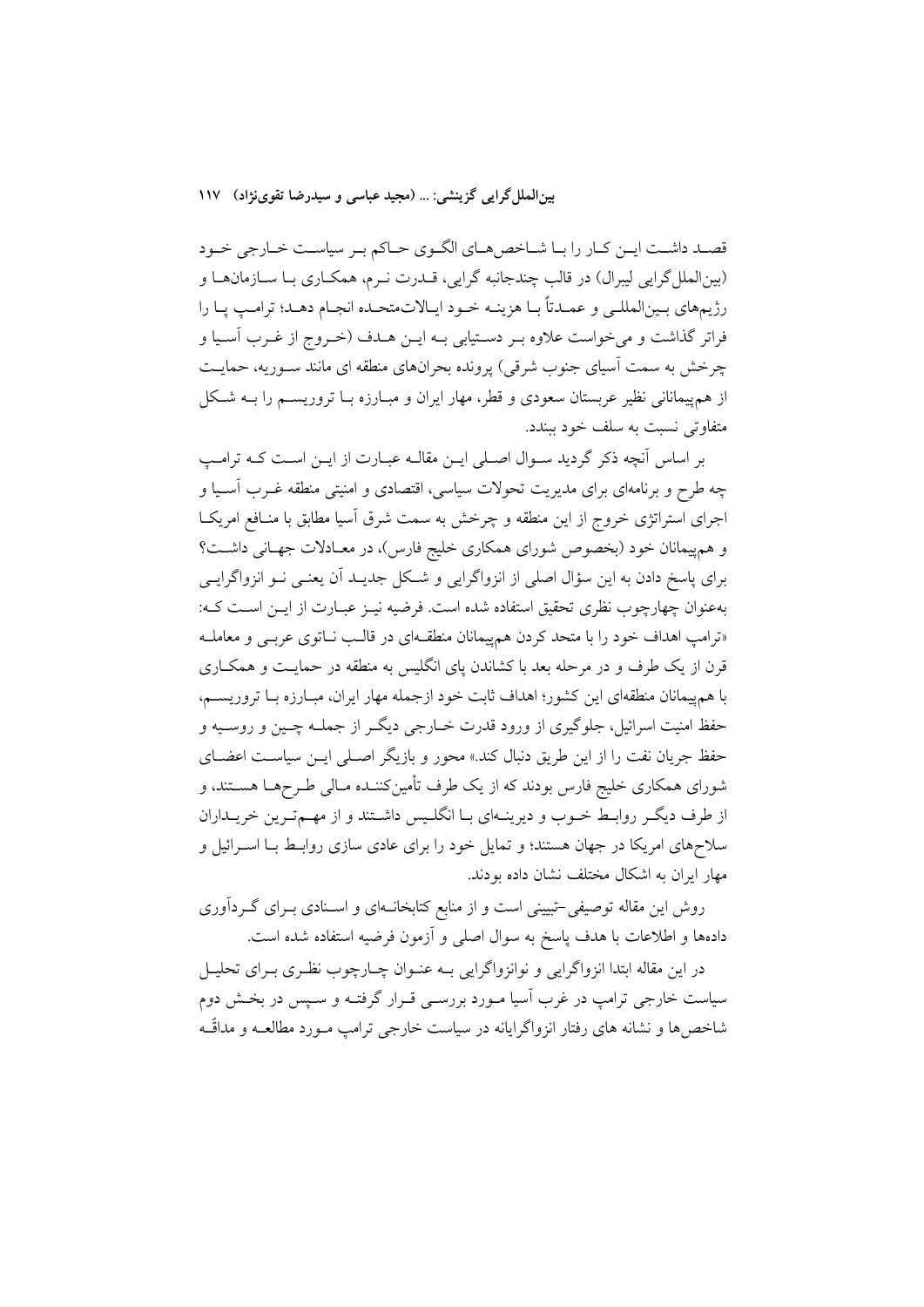قرار میگیرد. در بخش سوم چرایـی خــروج از منطقــه و چــرخش بــه ســمت شــرق أســیا بیان میشود. در بخش چهارم زمینه سازی های ترامپ بـرای اجـرای اسـتراتژی خـروج از منطقه در ابعاد و سطوح مختلف تشریح مـیشـود. در بخـش پــنجم نظــم امنیتــی هوشــمند موردنظر دولت ترامپ به طور کامل مورد بررسی قرار میگیرد. در تمام بخشهای مـذکور نشان داده شده چگونه منطق اصلی حاکم بر رویکرد انزواگرایی در اولویت دادن بـه کسـب منافع اقتصادی و کاهش هزینهها در رفتارها و برنامـه هـای دولـت ترامـب در اجـرای نظـم امنیتی هوشمند در منطقه حاکم بوده است.

۲. چهارچوب نظري: انزواگرايي (Isolationism) و نوانزواگرايي

به طور کلی دو دیدگاه کلان در سیاست خبارجی امریکیا وجبود دارد. دسته نخست ک بهعنـوان أرمـانگرايـان معـروف هسـتند طرفـدار شـكل گيـرى نظـم أمريكـايي در سـطح بینالمللی می باشند. این گروه به "همیلتونیها و ویلسونیها" معروفانـد؛ و دسـته دوم کـه اهمیتی برای انگیزهها و اهداف بین|لمللی در سیاست خــارجی آمریکــا مثــل حقــوق بشــر و دموکراسی سازی قائل نیستند، پـا نمـی خواهنـد یـک نظـم آمریکـایی را بـه سراسـر جهـان گسترش دهند، بـه عنـوان "جفرسـونيهـا و جكسـونيهـا" (واقـع گرايـان يـا انزواگرايـان) شناخته می شوند (Hamilton, 2017:1) به دلیل برداشت منفـی کـه از انزواگرایـی مـی شـود، اغلب با نامهای مختلفی ازجمله "سیاست خــارجی جمهـوریخواهانــه، موازنــه، فراســوی دریاها، استقلال راهبردی، راهبرد و ملـی گرایـی روشـنگرانه" نیـز از آن نــام بـرده مـی شــود (كالاهان، ١٣٨٧: ١٠۴).

منطق انزواگرایی از منافع آمریکا تفاسیر متفاوتی ارائه می دهد. این منطـق اساســاً بــا ایــن باور مخالف است که منافع آمریکا این کشور را به قبـول تعهـدات سیاســی گســترده در خارج از کشور وادار می کند و فعالیتهای بـین|لمللـی کـه بـه ضـر ر جامعـه آمریکـا و ساختار قانون اساسی این کشور هستند را محکوم می کنـد. ایـن منطـق سـعی مـی کنـد نشان دهد تعهدات سیاست خارجی آمریکا غیرضروری است و خطرات و هزینــههــای زیادی به دنبال دارد و دولت امریکا در امور بین(لمللی باید بهصورت انتخابی عمل کنــد (كالاهان، ١٣٨٧: ١٠٥)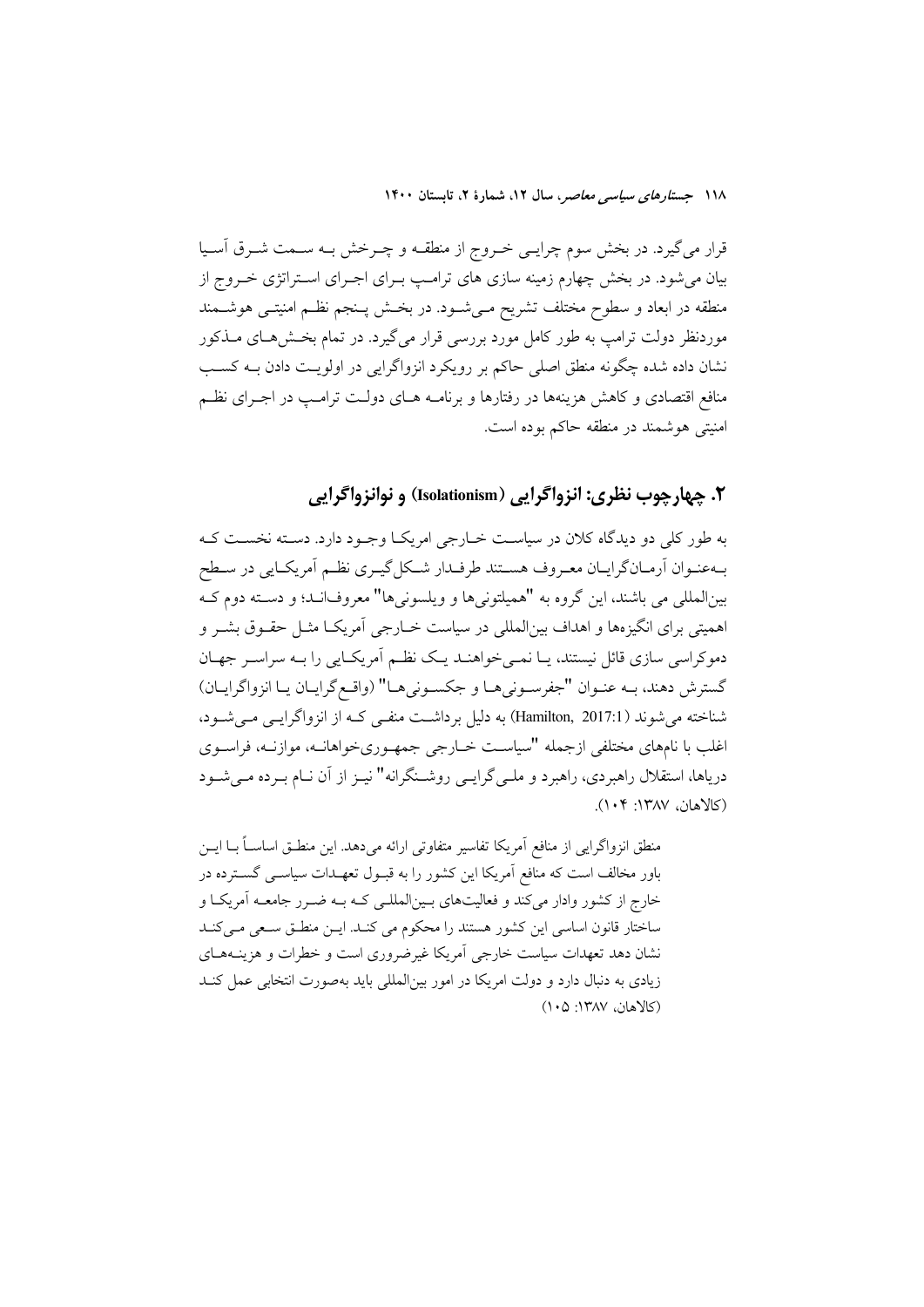بین الملل گرایی گزینشی: ... (مجید عباسی و سیدرضا تقوینژاد) ۱۱۹

همچنین "مداخله بهمنظور حمایت از هــم.پیمانــان و یــا مقاصــد انســانی و بشردوســتانه محلي از اعراب ندارد" (موسوى شفايي و منفرد، ١٣٩٨: ١۵٢).

از نظر انزواگریان (جفرسونی)، مهم ترین بعد منافع ملی امریکا اقتصاد این کشـور اسـت؛ و "مترصد پیشبرد منافع ملی آمریکا با امنترین و مقرون بـهصـرفهتـرین روش۵ـا از طریــق کاهش نقش و حداقل سازی مداخلهگرایی در محیطهای بیرونی هســتند" (موســوی شــفایی و منفرد، ۱۳۹۸: ۱۵۲). انزواگرایان حتی وابستگی بسیار شدید به نفت را بــه عنــوان دلیــل و بهانهای بـرای حضـور سیاسـی و نظـامی ایـالات متحـده در خلـیج فـارس و دیگـر نقـاط جهان نمي پذيرند. حمله به صدام در سال ۱۹۹۱ و سپس حملـه بــه عــراق در ســال ۲۰۰۳ و بهدنبال آن حضـور بسـيار گسـترده در منطقـه غـرب اسـيا هـيچكـدام بـراي انزواگرايـان توجسه پیذیر نسود. آنهبا سر اسن ساور بودنید کیه هیدف و نساز اصیلی اسالات متحیده پایین نگهداشتن قیمت نفـت بـود و نــه حفـظ جریـان آن؛ بنـابراین، ایـنهمــه هزینــهبـرای يايين نگهداشتن قيمتها هرچند موفقيتآميز هم باشد، از نظر اقتصادي قابل توجيــه نيســت. انزواگرایان بر این باورند که هزینههای مالی آماده نگهداشتن نیروهای نظامی در بحـرانهـای خلیج فارس بیش از ۴۰ میلیارد دلار بوده است درحـالی کـه واردات نفـت در همـان زمـان حدود ۱۴ میلیارد دلار بوده است (کالاهان، ۱۳۸۷: ۱۱۴–۱۱۵).

از نظر انزواگرایان تعهدات بین|لمللی هزینههای مختلفی مـیتواننـد بـرای منـافع ایـالات متحده ایجاد کنند. از جمله این هزینهها می توان به گسترش جنگ و اَمـادگی بـرای جنگ، ايجاد تهديدات جديد براي امنيت ملبي، تضـعيف اقتصـادي أمريكـا، وخامـت تـنش(هـاي اجتمـاعي، انحـراف منـابع از نيازهـاي اجتمـاعي، غفلـت از نظـام قـانون اساسـي كشـور و سستشدن حاکمیت مالی اشاره کرد. هزینههایی که در بالا ذکر شد به چهـار روش اقتصـاد آمریکا را تضعیف میکنند. ابتدا اینکه منابع زیادی صـرف اجـرای ایــن تعهـدات مــیشــود. دوم هزینــههــای بــالای نظــامی نخبگــان فنــی و مهندســی را از بخــش غیرنظــامی اقتصــاد دور مبی کنـد. سـوم افـزایش هزینـه دفـاع ملـی منجـر بـه افـزایش مالیـات شـر کتهـای داخلـي مـيشـود؛ كــه در پــي أن افــزايش قيمــت محصــولات ايــن كشــورها و در نتيجــه كاهش قدرت رقابتي شان مي شود. در آخر افزايش نفوذ باعـث مـي شـود ايـالات متحـده بـه شرکتهای خارجی امتیازاتی بدهد که به ضرر شرکتهای داخلبی باشـد (کالاهـان، ۱۳۸۷:  $(11A-119)$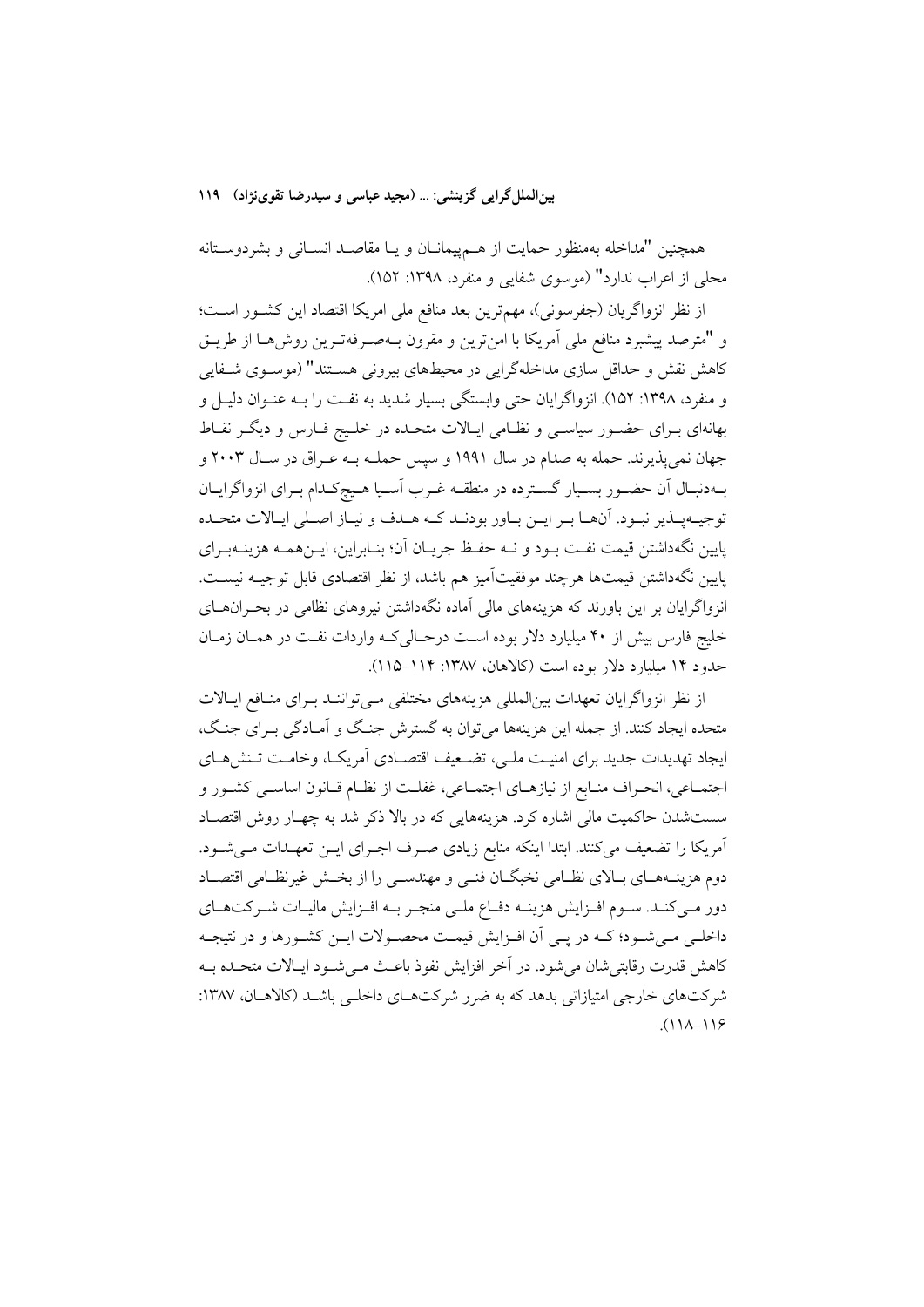در این پژوهش انزواگرایی نه به معنی و شکل قـرن نـوزدهمی آن در سیاسـت خــارجی ایالات متحـده بلکـه بـه شـکل یـک منطـق کـه همـواره بـا نوسـان در سیاسـت خــارجى ايالات متحده وجود داشته مورد توجـه قـرار دارد. ايـن نـوع انزواگرايـي اغلـب بـهعنـوان "انزواگرايي منفعت طلبانه" يا "نو انزواگرايي" نيز در ادبيات سياست خارجي ايـالاتمتحـده معروف است. بـا روی کـار اَمـدن ترامـپ و اتخـاذ سیاســتهـای خـاص تـیم همکـار او، این برداشت در بیشتر تحقیقات به وجود آمـده در مـورد سیاسـت خــارجی ایــالات متحـده پدیدار گشت که انزواگرایی یکی از مهمترین شاخصههای توضیحدهنـده سیاسـت خــارجی ایالات متحده تحت ریاست جمهوری ترامپ اسـت. از جملــه ایــن تحقیقــات مــی تــوان بــه (سلیمانزاده و دیگران ، ۱۳۹۷)، (پـزدان فـام، ۱۳۹۵)، (موسـوی شـفایی و منفـرد ۱۳۹۸)، (cha, 2016) (Jones and Khoo, 2017) (Kontos, 2017) (Hamilton, 2017)) و امشال آن ها اشاره کړ د.

نو انزواگرایان خواسـتار پایـان پــافتن پــا کــاهش برخــی از تعهــدات سیاســی خــارجی آمریکا بودند درعینحال با تداوم برخی دیگر از این تعهدات موافق بودند و پــذیرش برخــی تعهدات جديد را نيز پيشنهاد مىدادند. بهعبارتديگر نوانزواگرايى نـوعى "بـينالملـل گرايـي گزينشي" است، نه انزواگرايي مطلق. به عنوان مثال منتقدان ادعا مي كننـد ترامـب نمـي توانـد همزمان با چالش قدرتهای نوظهور مثـل چـین و روسـیه روبـرو شـود و از طـرف دیگـر متحــدان خــود در آمريكــاي شـــمالي، شــرق آســيا و اتحاديــه ارويــا را بــه چــالش بكشــد (شاپوری، ۱۳۹۷: ۶۵). شایان ذکر است که انزواگرایی و یکجانبهگرایی یکی نیستند ولبی از این نظر کـه منـافع و امنیـت ملـی را بـهصـورت ابـزاری محاسـبه مـیکننـد شـبیه بـه هـم عمل می کنند (سلیمانزاده و دیگران ، ۱۳۹۷: ۲۷۱)

روی کار آمدن ترامب و سیاستهای متناقضی کـه دولـت وی در مسـائل مختلـف بینالمللی اتخاذ نمود، تحلیلگران را با سردرگمی در فهم الگـوی کلـی حـاکم بـر رفتارهـای سیاست خــارجی امریکــا در ایــن دوره روبــرو کــرد. او رونــد معمــول همکــاری در ســطح بینالمللی را در تمامی عرصههای سیاسی، اقتصادی و امنیتی به چالش کشـید، بـا چـین وارد یک جنگ تجاری شدید شد، اتحادیه اروپا و دیگر شرکای اقتصـادی اســتراتژیک اش ماننــد کره جنوبی، ژاپن، انگلیس و هند را تحت فشارهای اقتصادی و تجـاری قـرار داد، بـرخلاف دولت قبلی با قاطعیت از برگزیت حمایت کرد، اعضای ناتو را به مشارکت بیشتر در مســائل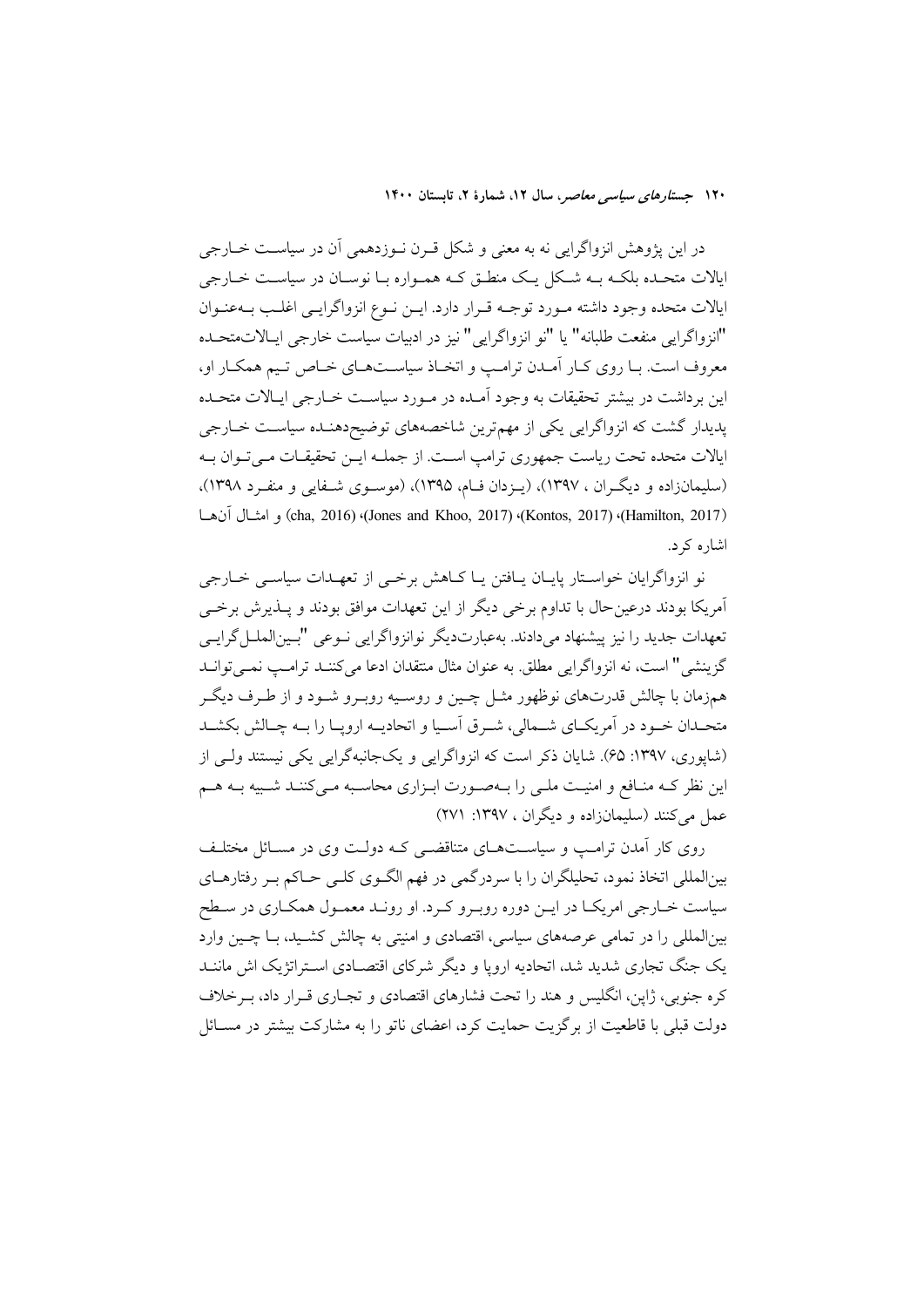بینالملل گرایی گزینشی: … (مجید عباسی و سیدرضا تقوینژاد) ۱۲۱

بینالمللی و منطقهای دعوت کرد و تجدیدنظر اساسی در سیاستهـای منطقـهای امریکـا در منطقه بخصوص در رابطه با ایران (با خروج از برجام و تشدید تحریم ها)، اعمال کرد.

در کنار سیاستهای به ظاهر متنـاقض بـالا تــلاش بســیار زیــادی بــرای بهبــود شــرایط اقتصادی در داخل امریکا انجام داد که خوانش بازی سیاسی ترامپ را مشکلتر مـی کـرد. بــا این حال چند شاخص را آشکارا دنبال کرد؛ رشد و بهبود شرایط اقتصادی امریکـا در داخـل و بهبود توازن تجاری با شرکای اقتصادی اصلی، کاهش هزینههای بینالمللی دولت، تمرکز روی مناطق استراتژیک و حسـاس (مهـار چـین در جنـوب شـرق آسـیا) و مشـارکت دادن بیش تر هم پیمانان در مدیریت تحولات منطقهای و جهانی.

آنچه در بالا ذکر شد تکههای مختلف یازل پیچیده سیاست خارجی ترامپ هسـتند کـه به شکل مناسبی با منطق انزواگرایی و نو انزواگرایی قابلیت تحلیل و تشریح دارند.

## ۳. انزواگرایی مسلط بر اندیشهٔ ترامپ و تأثیر آن بر رویکرد آمریکا در منطقه

نگاه ترامپ به نظام بینالملل و اثراتی که بر امریکا می<mark>تواند داشته باشــد، نسـبت بــه ســاختار</mark> حکومتی ایالات متحده متفاوت بود. ترامب معتقد است، امنیت ملی آمریکا بیش از همیه در خطر تهديدات بين|لمللي است؛ كه همزمان موقعيت، منافع و قدرت اقتصادي ايـن كشـور را نشانه رفته است؛ بنابراین تمامی ابزارهای قــدرت امریکــا بایــد در خــدمت تقویــت قــدرت اقتصادی این کشور قرار داشته باشد. ترامپ علاقهای ندارد که آمریکا هماننـد گذشـته نقـش يليس را در سطح جهاني ايفــا كنــد و در جهــان.بينــي او ملاحظــات و اهــداف اقتصــادي بــر ملاحظات و اهداف سیاسی اولویت دارند؛ و حاضر نیست به صورت مستقیم بـرای امنیـت متحدانش هزینه کند. او اعتقاد دارد امریکا تنها موظف است به این کشورها کمک کنـد کـه خود بتوانند امنیت را تأمین کنند و هرکجا که درخواستی بـه حضـور ایـالات متحـده بـود، هزینه ها باید توسط کشور درخواست کننده پرداخت شود (موسوی شـفایی و منفـرد، ۱۳۹۸: ۱۶۹–۱۷۰). وی در سخنرانی که در می ۲۰۱۷ در نشست سران کشورهای اسلامی عرب با آمریک داشت افزود " اما ملتهای خاورمیانه نمیتوانند منتظر باشند تا آمریک با قلدرت خود دشمنان آنها را از بین ببرد. این ملتها مجبور هسـتند تصـمیم بگیرنـد چــه آینـده ای برای خودشان، برای کشورهایشان و برای فرزندانشان میخواهند. ایــن انتخـابی اســت بــین دو اَینده و انتخابی است که امریکا نمیتوانـد بـرای شـما انجـام دهـد". (سـخنرانی ترامـپ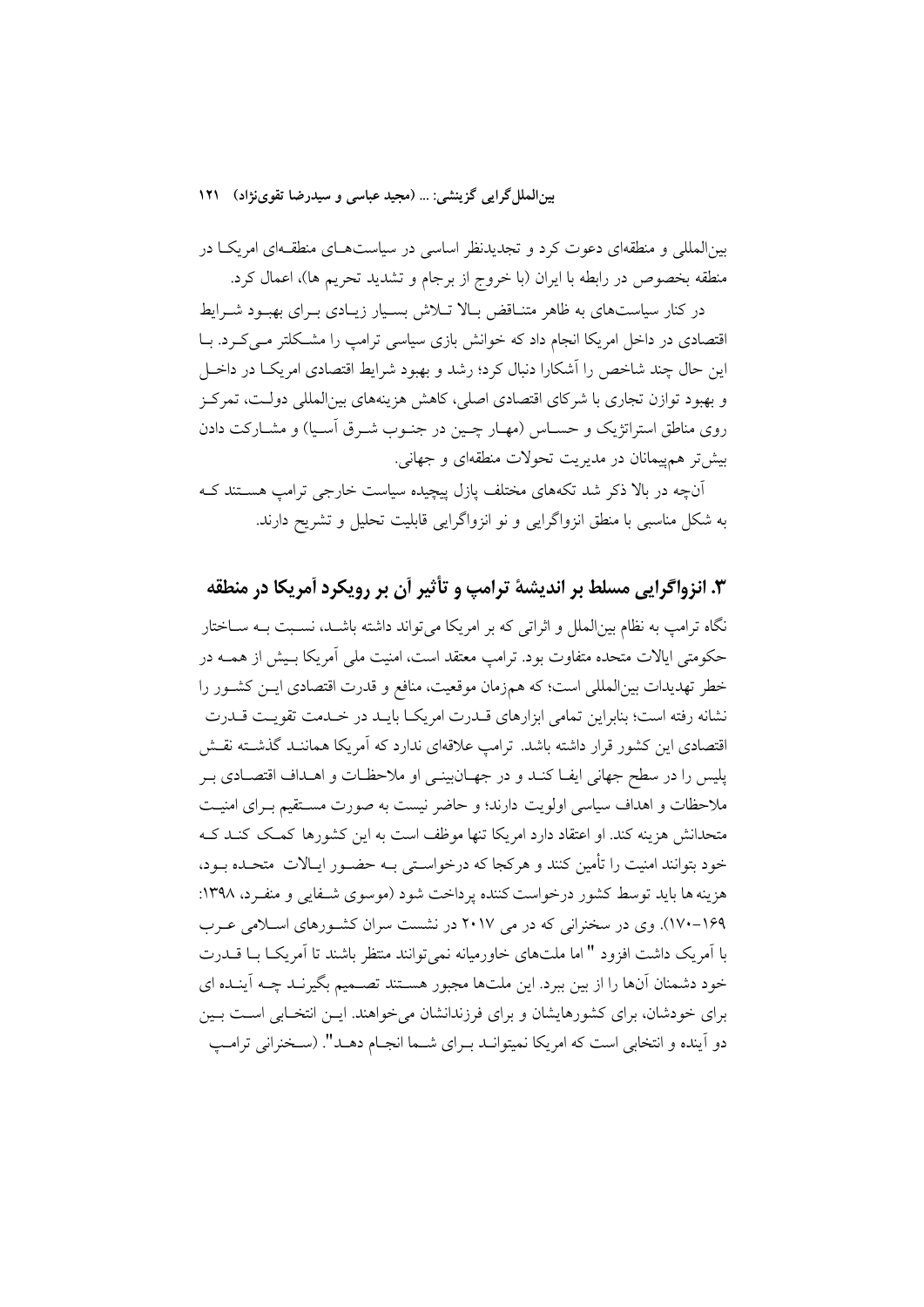<u>www.whitehouse.gov)</u>همچنین پنس در فوریه ۲۰۱۹ در جلسه نهـار کـاری وزرا در ورشــو در حضور مایک یمیئو، موراوسکی و نتانیاهو گفت "همــانطور کــه رئــیس جمهــور ترامــپ اعلام کرد ما میخواهیم از جنگیدن برای شرکایمان در منطقه دسـت بکشـیم و سـربازانمان را به خانه بر گردانیم".(سخنرانی پنس www.whitehouse.gov ).

ترامپ برخلاف دیگر روسای جمهـور امریکـا کـه مسـائل امنیتـی در اولویـت سیاسـت خارجی شان بود؛ و بنابراین به دنبال ترویج دموکراسی، تغییر رژیم و ملتسازی بودنـد، بـا اولویست دادن بسه مســائل اقتصــادی ایسن چنسین اقــداماتی را در خــارج از کشــور به صرفه نمیدانست؛ و اعتقاد داشت این هزینهها باید در زیرساختهای داخلی انجـام شــود. به همین دلیل بیان میداشت"مــا حــداقل شــش تریلیــون دلار در خاورمیانــه هزینــه کــردیم، درحالي كه رامهاي ما در همه جا پر از خرابي است". (يزدان فام، ١٣٩۵: ١٥١).

ترامب تا پیش از ریاست جمهوری، هیچ تجربهای در عرصه سیاست خـارجی نداشـت؛ و در زمان انتخابات و پس از آن تنها نگاهی که به نظام بـینالملـل داشـت از همـین دریچـه مناسبات تجاری و اقتصادی ایالات متحده در سطح جهانی بود؛ لذا اعتقاد دارد که مهــمتــرین شاخصی که ایالات متحده را به عنـوان یـک قــدرت هژمـون نگــه مـیدارد، همـین قــدرت اقتصادي است. تنها شاخص هژمونيكي هم كه توسط چين به چـالش كشـيده شـده قــدرت اقتصادی امریکا است. درنهایت این که اصلی ترین محرک سیاست خارجی ایالات متحـده در زمان ترامپ برخلاف گذشته نه امنیت شرکای این کشور در سراسر جهان بلکـه منـافع ملــی این کشور در چارچوب حوزه اقتصادی بود.

۴. چراپی خروج از منطقهٔ غرب آسیا و چرخش به سمت آسیای جنوب شرقی عوامل تحریک کننده امریکا در خروج از منطقه بــه دو دســته تقســیم مــیشــوند. دســته اول عوامل سلبی، به مسائلی مربوط هستند که هم هزینه های امریکا را در منطقـه افـزایش داده و هم معمای امنیت منطقه را پیچیده کرده که از توان آمریکا خــارج اســت. دسـته دوم عــواملی ایجابی هستند که به مزایا و منافع ژئوپلیتیکی و ژئواکونومیکی امریکا در چرخش بـه سـمت شرق آسیا و تمرکز بر این منطقه اشاره دارد. ٰ

يكي از مهم ترين علـل پيچيـده شـدن مشـكلات ايـالات متحـده در خلـيج فـارس و خاورمیانه ظهور دیدگاههای متنوع اسلامی بعد از بیداری اسلامی یا بهار عربـی(۲۰۱۱) بـود؛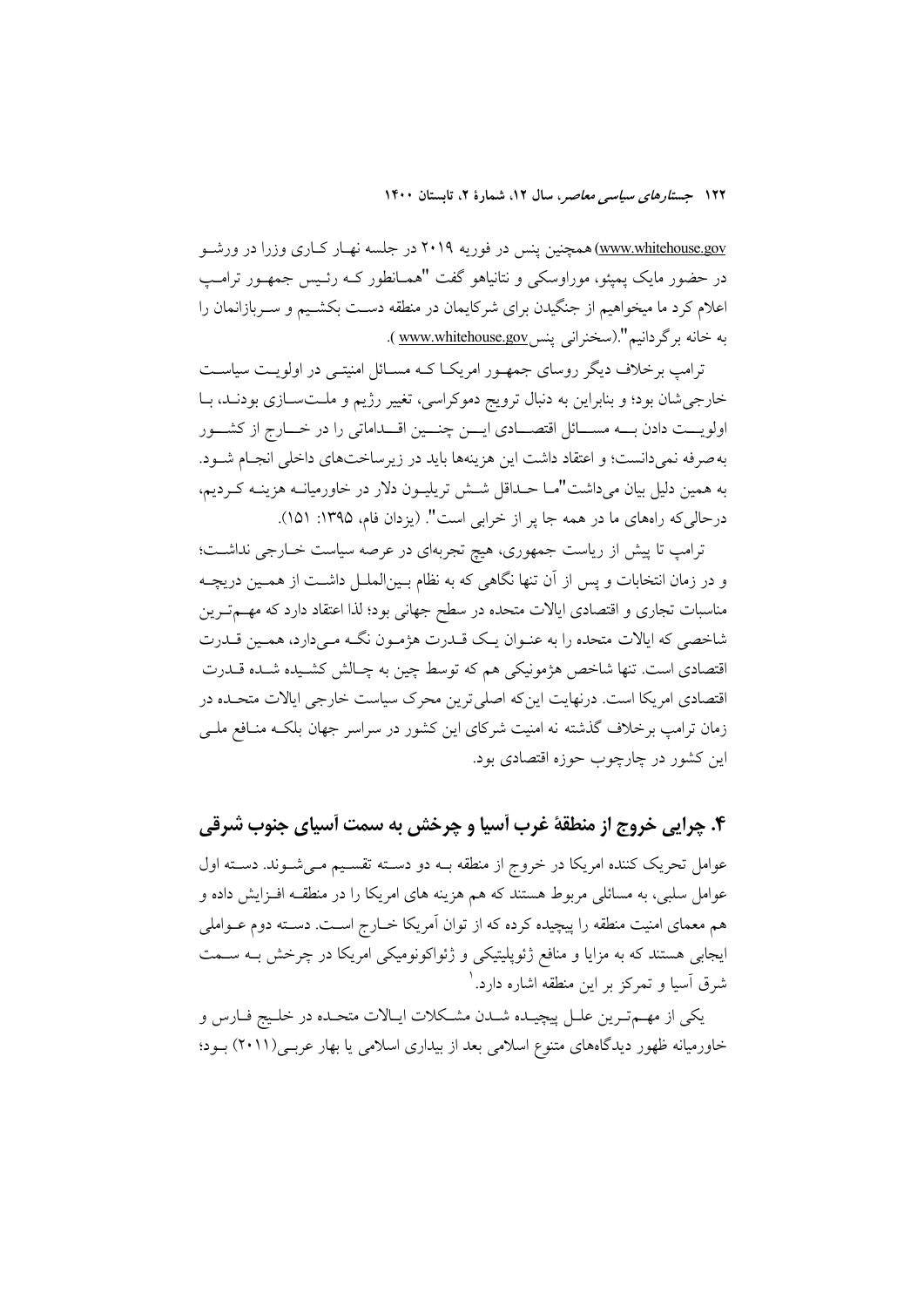بین الملل گرایی گزینشی: … (مجید عباسی و سیدرضا تقوینژاد) ۱۲۳

كـه هـماكنـون در قالـب الگوهـاي جمهـوري اسـلامي ايـران، اخـوانالمسـلمين مصـر، نوعثمانی گرایی و سلفی-تکفیری (سلفی درباری و جهـادی) در منطقــه بــازار رویکردهــای اسلام سیاسی را متنوع و گرم میکنند. پیچیدگی این امـر زمـانی افـزایش مـییابـد کـه ایـن الگوهـا بـا ناسيوناليسـم، مشـكلات اقتصـادي، جنـگـهـاي داخلـي و دموكراسـي خــواهي ترکیب شوند. ایــن در حــالی اســت کــه قبــل از ایــن تنهــا یــک الگــوی اســلام سیاســی در جمهوري اسلامي بود (كاوياني راد و ديگران، ۱۳۹۶: ۴۷).

عدهای میراث اوباما را علت اصلی اقدامات انزواگرایانه ترامپ در منطقه میدانند؛ چراک اولا عدم قاطعیت اوباما باعث شده چندین مسئله حل نشده امنیتی همزمان در لیبے، عـراق، سوریه، یمن،عراق، ایران و… دامن گیر دولت ایالات متحده در منطقه شود و دوم هرچند ک عدمای با توجه به شعار اول آمریکا انزواگرایس را راهنمـای سیاسـت خــارجی ایــن کشــور میدانند ولی دولت ترامپ فاقد استراتژی منسجم در مبارزه بـا مشکلات منطقـه اسـت. سوم ايالات متحده هژموني خود را به عنـوان اَخـرين ابرقــدرت در يــک محـيط اَنارشــيک فراملی از دست داد. جایی که قدرت نظامی متعارف نمیتواند خطرات و تهدیدات بی شمار را محدود كند. (Krieg, 2017:140-141). عامل ديگر پيدايش نفت شيل در امريكا و بــه دنبـال آن کاهش اهمیت نفت غرب آسیا و خلیج فـارس بـرای ایـالات متحـده از یـک طـرف و ازطرفدیگر تبدیل شدن شرق آسیا به قطب اقتصاد جهـانی یکـی از عوامـل اصـلی کـاهش حضور امريكا در منطقه خاورميانه است (Mossalanejad, 2018:25).

علاوه بر آنچه در بالا ذکر شد، باید به این عوامل نیـز بـرای در پـیش گـرفتن اسـتراتژی بینالملل گرایی گزینشی و خروج از خاورمیانه توجه کرد. نخست، تبـدیل شـدن جنگ بــه بخش جدایی ناپذیر تحولات منطقـه کـه بـه ناچـار هزینـه ناخواسـتهای بـر آمریکـا تحمیـل خواهد کرد. دوم، وجود دولتهای ناپایدار و در آستانه فرویاشی مثل سوریه، لیبی، یمــز و… که چشم|نداز دستیابی به امنیت در منطقه را تیره و تار میکند. سوم، تولید نفت شیل و دیگـر انرژیهای تجدید پذیر که نیاز به منابع فسیلی منطقه را برای ایالات متحده بسیار کـم\همیــت کرده است. چهارم، تجربه ناموفق جنگهای افغانستان و عراق که هزینههای سنگینی بر ایــن کشور تحمیل کرده و موجب مخالفتهای زیادی در داخل شده ضمن ایــن کــه دسـتاوردی نیز برای مردم این کشورها نداشته است. پنجم، بـی نتیجـه و بـی سـرانجام بـودن مبـارزه بـا گروههای تروریستی به عنوان مهمترین تهدید امنیتی در منطقه در قالب نبردهــای کلاســیک.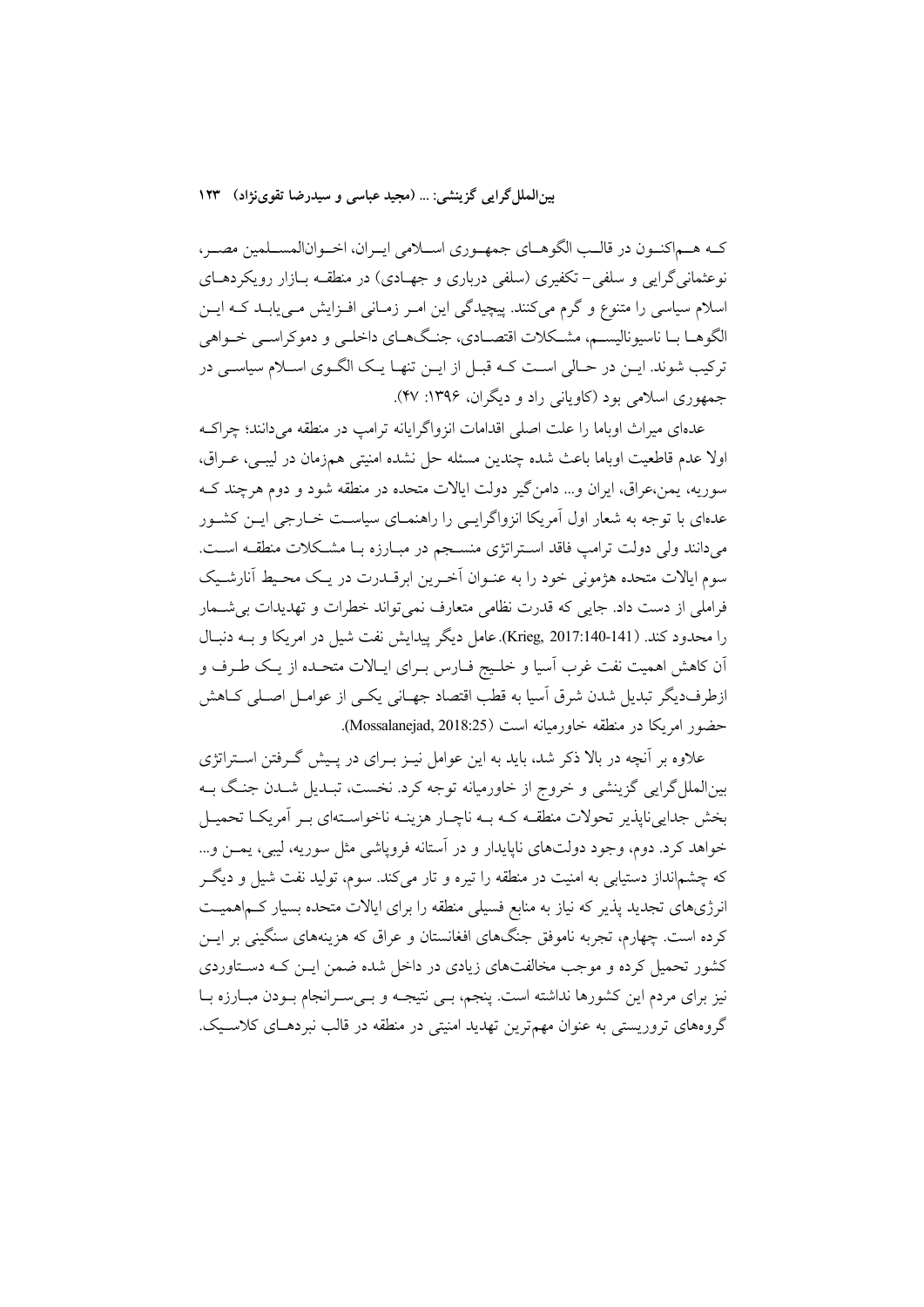ششم، دوقطبی شدن درگیریهای منطقه بین ایران و عربستان و به وجـود آمـدن زمینــه لازم برای نزدیکی اعراب و اسرائیل برای مقابله با جمهوری اسلامی ایـران (اَهـویی، ۱۳۹۶: ۵۹- $(9)$ 

درگيري بين فلسطين و اسرائيل، بي ثباتي در عراق، افغانستان و سـوريه، جنـگ در يمــن، تحرک و قـدرتيـابي گـروههـاي افراطـي، تروريسـم، قاچـاق مـواد مخـدر و تسـليحات، چالش هاي اجتماعي همچون فقر، بيکاري، بي سوادي، تبعيض، تشديد شکافهـاي قــومي و مذهبی و اختلاف میان شیعه و سنی، امنیـت انـرژی و حکومـتهـای ناکارآمـد و اقتـدارگرا همگے نشــاندهنــده گســترگی و پیچیــدگی مشــکلاتی اســت کــه گریبــانگیــر منطقــه خاورمیانه شدهاند. تحت این شـرایط، حضـور هـر بــازیگری بخصــوص امریکــا در منطقــه پهغوان بازیگر مداخلهگر، یا صبرف هزینـههـای بسـباری همـراه خواهـد پـود. پـه همـین دلیل است که ترامپ با وجود انتقادات بسیار زیادی کـه نسـبت بـه سیاسـتهـای اوبامـا در منطقه دارد ولی در مورد خروج از منطقه و چرخش به سمت شرق آسیا نظر مساعدی دارد.

## ۵. زمینهسازی آمریکای ترامپ برای اجرای استراتژی جدید

با توجه به این که امریکا درگذشته در کنار نقش نظارتی و مشورتی، نقش عملیــاتی اصــلی را نیز در منطقه به عهده داشت؛ ولی در برنامه جدید تنها نقش نظـارتی را بــر عهـده داشــت و اقدامات عملیاتی را هم پیمانان منطقهای این کشور در منطقه به عهـده داشــتند؛ بنــابراین بایــد اقدامات ویـژه ای را پـرای پیـادهسـازی هرچـه بهتـر و موفقیـتآمیـزتـر اسـتراتژی جدیـد انجام دهد.

## ۱.۵ خروج از برجام

نخستین اقدام ترامپ در زمینهسازی برای اجرای طرحهای خــود در غــرب آســیا خــروج از برجام بود، او از زمان تبلیغات انتخاباتی تا زمانی که از این معاهده خارج شد همواره دولت اوباما را برای انعقاد این توافق سرزنش کرد. ترامپ به همراه دو متحد اصـلی ایـن کشـور در منطقه یعنی عربستان سعودی و اسرائیل به این برداشت مشترک دســتیافتــه بودنــد کــه اولاً برای اجرای سیاست خارجی این کشور در منطقه باید ماهیت تهدیدکننده ایران حفظ شـود.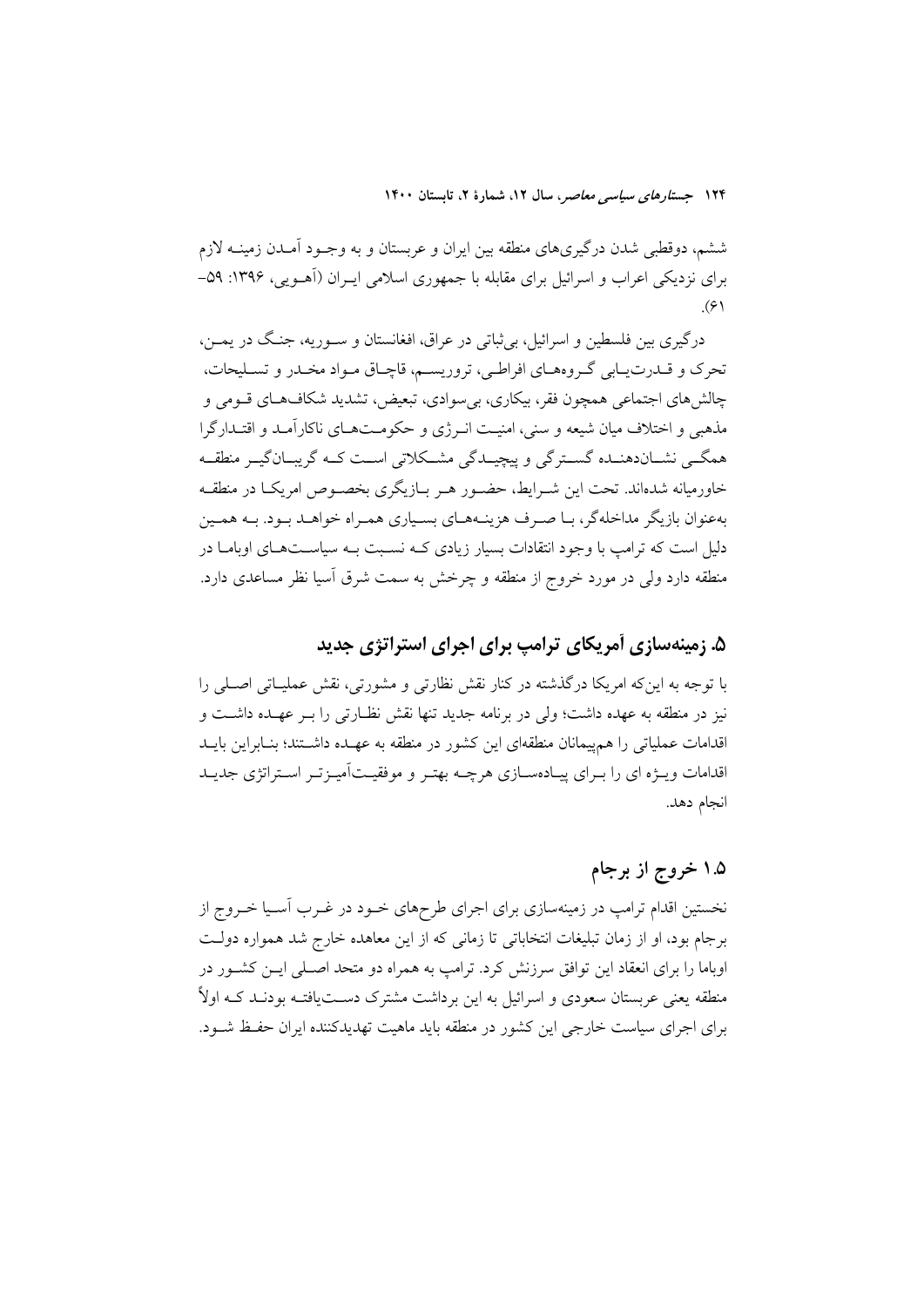ثانیاً با این توافقنامه قدرت ایران در داخل و سطح منطقه بسیار افزایش داده و زمینــه دخالــت و نفوذ بیشتر جمهوری اسلامی در منطقه را فراهم کرد؛ بنـابراین بـا خـروج از برجـام بایــد جلوی این امر گرفته شود(زمانی و نیاکویی، ۱۳۹۸: ۱۰۵–۱۰۶). به عنوان مثـال در سـخنرانی اکتبر ۲۰۱۷ در کاخ سفید در مورد راهبرد ایران افزود

همانطور که بارها گفته ام، توافق ایران یکی از بدترین و یکجانبه ترین معـاملاتی اسـت كه ايالات متحده تا كنـون بـه أن وارد شـده اسـت. همـان تفكـري كـه ايـن توافـق را بهوجود اّورد مسوول سالها توافق های وحشتناک تجاری ای است که میلیون هــا شــغل را در کشورمان قربانی منافع کشورهای دیگر کرده است. ما رایزنــانی را نیــاز داریــم کــه بهگونه اي بسيار قدرتمنـدتر نماينـده منـافع ايـالات متحـده باشـند. (سـخنراني ترامـب (www.whitehouse.gov

هدف دیگر ترامپ با خروج از برجام معرفی دوباره ایران بــه عنــوان یــک پدیــده امنیتــی است. پدیده ای که امریکا در چند دهه اخیر از طریق آن، ایـران را تحـتفشـار قـرار مـیداد ولی در سایه برجام این ابزار تا حدی از بین رفته بود.

### ۲.۵ چشمپوشی از عوامل قدیمی تنشزا در روابط با کشورهای منطقه

دومین اقدام عبارت بود از نادیده گـرفتن مشـكلات حقـوق بشـرى، ملــتســازى و بهبــود دموکراسی در کشورهای منطقه (بخصوص اعضـای شـورای همکـاری خلـیج فـارس) کـه همواره زمینه تنش بین ایالات متحده و این کشورها بـود. در همـین راسـتا رکـس تیلرسـون وزیر خارجه اسبق ایالات متحده در اوت ۲۰۱۷ پیشنهاد داد تا دموکراسی از اهداف سیاست خارجی ایالات متحده حذف شود؛ و در گامی دیگر ترامب در مبارس ۲۰۱۷ تحریبههای حقوق بشری را برداشت تـا بتوانـد نسـبت بـه فـروش جنگنـدههـای اف-۱۶ بـه بحـرين اقدام كند. او در جريان رقابت هاى انتخاباتى قول داده بود در صورت انتخاب شـدن فراينــد ملتسازی را پایان دهد. از طرف کشورهای منطقه نیز ایـن اقـدامات بسـیار مـورد اسـتقبال قرار گرفت. البته ترامب اغلب تلاش می کرد نگرانی های این چنینی دولت ایـالات متحـده را به دور از فضای رسانهای و تبلیغاتی به مقامـات ایــن کشــورها گوشــزد کنــد. ایــن اقــدامات زمینه لازم را برای همکاری نزدیک ترامپ با دیکتاتورها و یادشاهی های منطقه بـرای مقابلــه با خطرات تهديدكننده منافع ايالات متحده در غرب آسـيا از جملــه قــدرت و نفــوذ ايــران و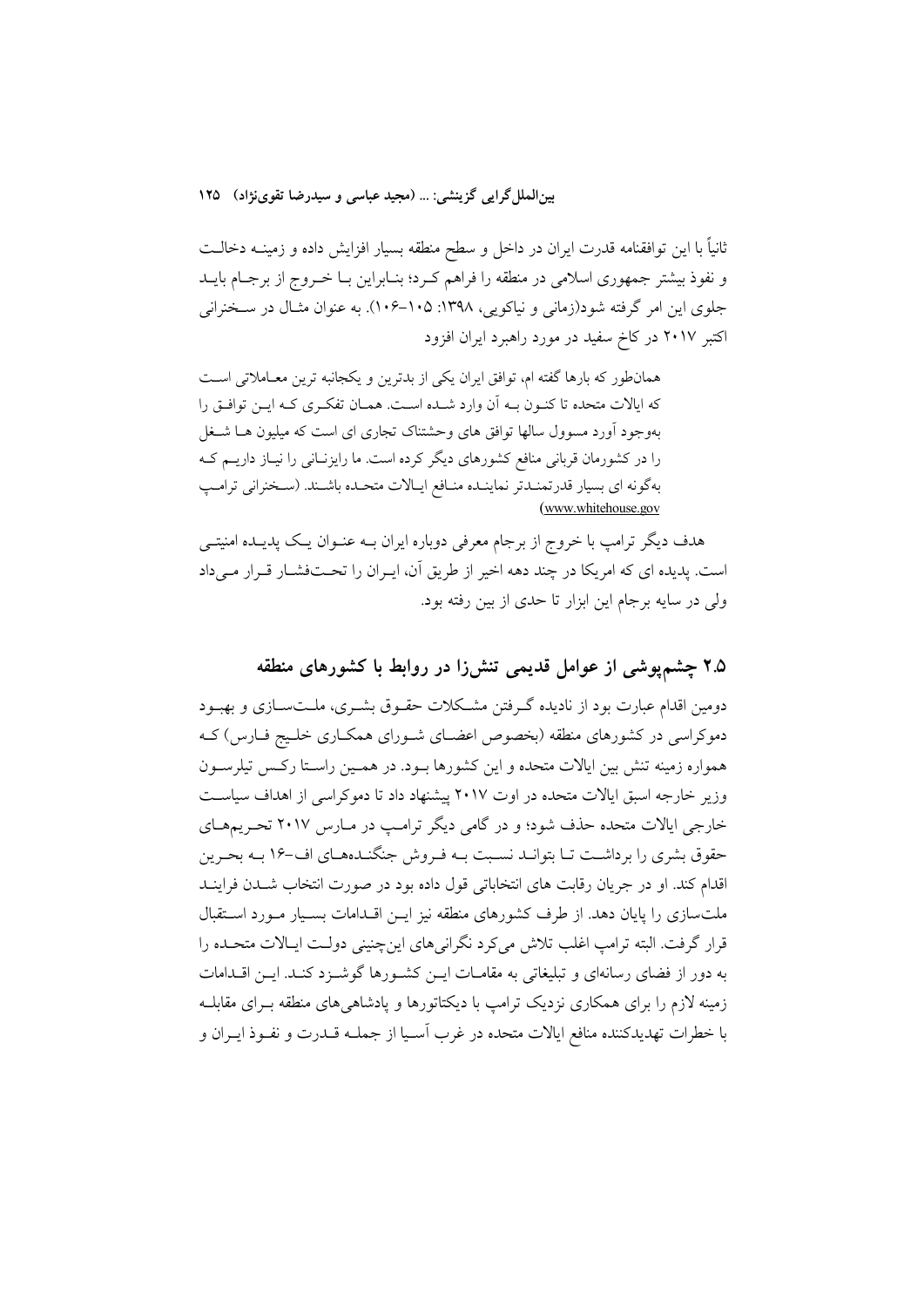مبارزه با تروریسم فراهم کـرد (Grabowski, 2017:136-7). روابـط بسـیار نزدیـک و موضـع دوستانه ترامپ نسبت به اردوغان، بن سلمان، بن خليفه، ژنــرال السيســي و نتانيــاهو همگــي نشاندهنده آن است که حقوق بشر و دموکراسی بـیش از ایــن تعیــینکننـده مواضــع دولــت آمریکا در منطقه غرب آسیا نیست؛ او تلاش می کند قبل از هر چیــزی بــا همکــاری بــا ایــن بازیگران تعیینکننده در منطقه به دو هدف اصلی خود یعنی مبارزه بـا تروریســم (داعـش) و مهار ایران دست یابد (Krieg, 2017:149) و در کنار آن زمینه را بـرای اجـرای سیاسـتهـای خود در منطقه فراهم كند.

۳.۵ میانجیگری برای حل مسالمتآمیز بحران قطر

سـومین اقـدام مهـم ایـالات متحـده بـراي زمينـهسـازي در پيگيـري طـرحهـاي امنيتـي در خلیج فارس در جریان بحران دیپلماتیک قطر آشکار شد. ترامپ ابتدا در یک موضع گیـری شديد عليه قطر گفت "من همراه با وزير خارجه آمريكا، ركس تيلرسون، ژنرال@ا و يرســنل نظامیِ مان به این تصمیم رسیدیم که زمان آن رسیده که از قطر بخواهیم که حمایت مـالیِ اش از تروریسم را متوقف کند. آنها باید این حمایت مالی را متوقف کنند. من می خواهم از همـه كشورها بخواهم كه فوراً حمايت از تروريسم را متوقـف كننـد" (www.politico.com) ولـي پس از آن رویکرد میانجیگری برای حل مسالمت آمیز بحران را در پـیش گرفـت؛ چـرا کــه تشکیل شورای همکاری خلیج فارس، پـس از انقــلاب اســلامی ایــران یکــی از مهــمتــرین اقدامات ایالات متحده برای پیگیری منافعش در خلیج فارس بوده است (شـادلو و دیگـران ۱۳۹۸: ۱۷۶)؛ همچنین شورای همکاری خلیج فارس از ابتدای بهار عربی مهـمترین سـتون سیاست آمریکا در دوره اوباما و بهشدت بیشتر در دوره ترامپ برای مهار ایــران بــوده اســت (Krieg, 2017:152)؛ بنابراین با توجـه بـه اهمیتـی کـه دو طـرف بحـران (در قالـب شـورای همکاری خلیجفارس) برای اجرای طرحهای ایالات متحـده در خلـیج فـارس داشـتند، ایـن کشور تلاش زیادی برای حل مسالمتآمیز بحـران بـین قطـر در یـک طـرف و عربســتان و امارات از طرف دیگر انجام داد. (شادلو، عبایی کوپایی و کاویانی، ۱۳۹۸: ۱۶۰).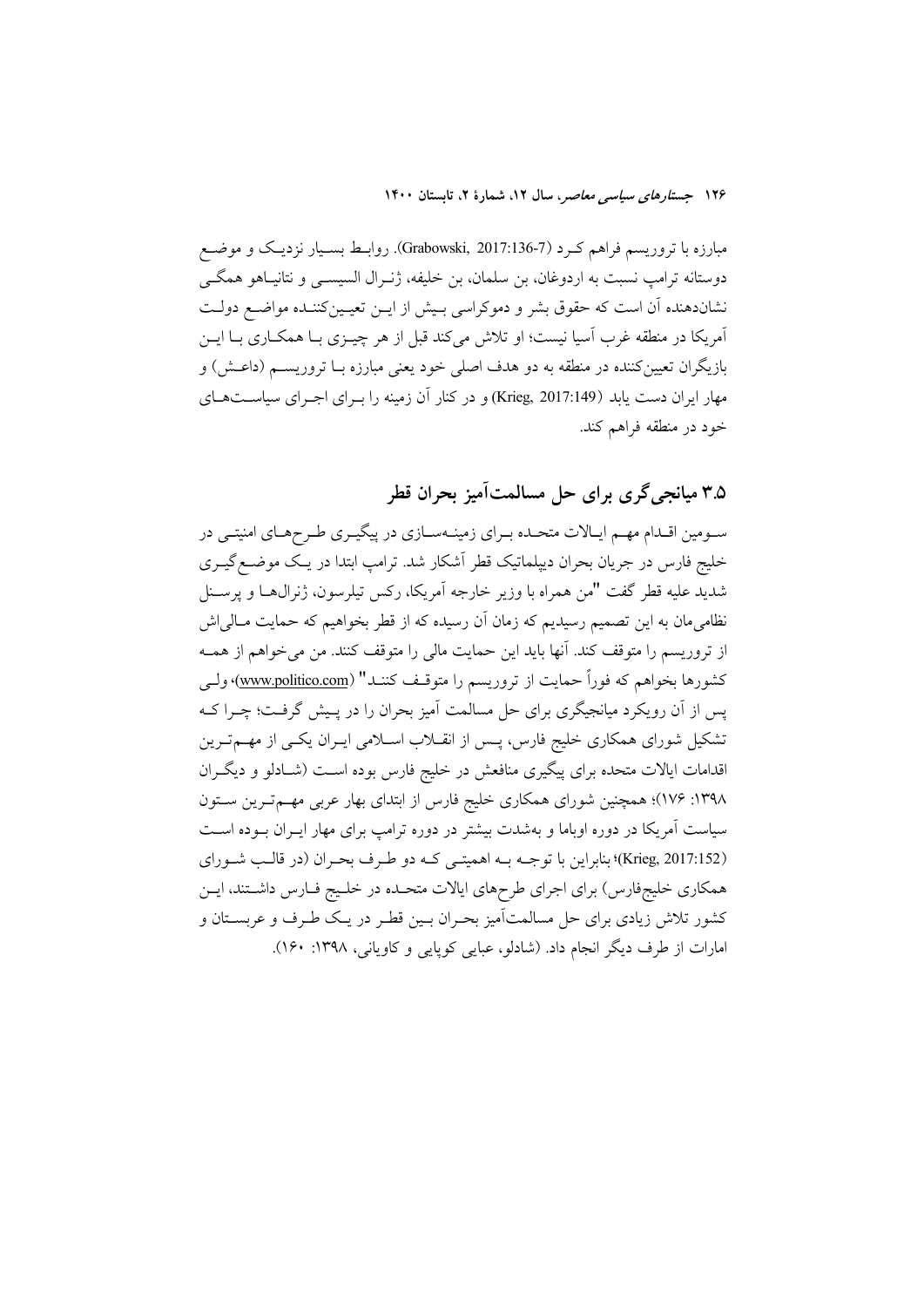بینالملل گرایی گزینشی: … (مجید عباسی و سیدرضا تقوینژاد) ۱۲۷

### ۴.۵ ترور شهید سردار سلیمانی

چهارمین اقدام طرح ترور شهید سردار سـلیمانی بـود. تضـعیف و تخریـب بـیش از انــدازه سوریه و عراق و درگیری بیش از اندازه ایران در مناطق مختلف از نظر آمریکایی هــا تــا حــد زیادی محور مقاومت را در منطقه قدرتمند که ده بود؛ تنهـا تهدیـد جـدی بـرای آمریکـا و هم پیمانان منطقهای این کشور در منطقه سردار سلیمانی بود؛ که با حضور میدانی در سوریه، لبنان، عراق، يمن و … فعاليتهاى محور مقاومت در منطقه را مديريت مـى كـرد؛ و از طـرف دیگر کنش امریکا و همهیمانان منطقهای ش را بسیار محدود می کرد.

### ۵.۵ حمایت از حملهٔ عربستان و امارات به یمن

پنجمین اقدام ایالات متحده در خلیج فـارس بـا حمایـت ایــن کشــور از حملــه عربســتان و امارات به حوثیهای یمن شروع شد؛ این اقدام در کنار اقدامات محـدود ترامـپ در ســوریه علیه اسد و سخنرانی ترامپ بین سران کشورهای عربی در ریاض این اطمینـان خــاطر را بــه کشـورهای شـورا داد کــه ترامــب قصــد همکــاری نزدیــک و مــؤثرتر بــا آنهــا را دارد (Krieg, 2017:153). ترامب در بیانه ای که در نوامبر ۲۰۱۸ در مورد ایستادن در کنار عربستان ادعا کر د

در صورتی که ایران از یمن خارج شود عربستان با کمال میل خارج خواهد شــد، آنهــا {يَمْنَى هَا} بلافاصله به كَمْكَهَّاي بشردوستانه نياز مبرم خواهند داشت. علاوه بـر ايـن، عربستان سعودی موافقت کرده است که میلیاردها دلار برای رهبری مبارزه بـا تروریســم اسلامی رادیکال هزینه کند. (بیانیه ترامپ www.whitehouse.gov)

در کنار اقدامات بالا که زمینه سازی برای تسـهیل سیاســتهـای امریکـا بــرای مــدیریت منطقه بود؛ ترامب طرحهای اصلی خود را نیز شروع کرد تا همزمان تنش بین ایـده آل هـای آمریکایی و منافع امریکایی را حل کنـد و بـرخلاف دورههـای گذشـته هـر دو را هـمزمـان بهدست بیاورد. ابتدا برای مراقبت از منافعش قدرت خود را افزایش داد تا در صـورت لـزوم از اّن استفاده کند. ایدهآل@ای خود در منطقه را نیز می خواهد با ایجاد و پـرورش جامعــهای از کشورها که به خوبی با هم کار میکنند بـه دســتآورد (8 : Mossalanejad, 2019). از نظـر ترامپ و دولتش بدون آنچه در بالا ذکر شد خـروج از منطقــه بــرای ایــالات متحــده بســیار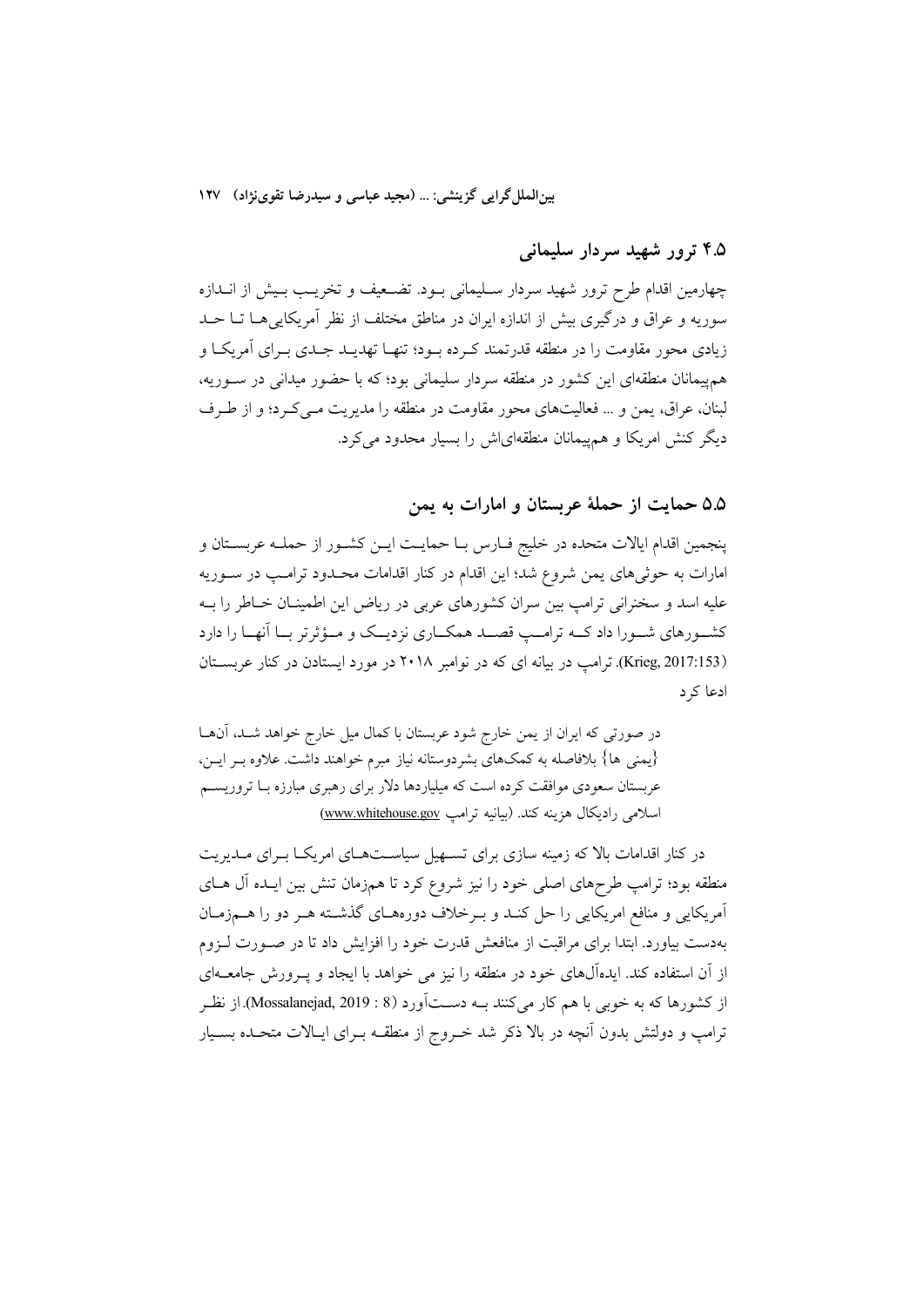پرهزینه میشد و عملا پازل چرخش به سمت شرق اسـیای امریکـا نـاقص اجـرا مـیشـد. اتفاقی که از نظر وی در اواخر دولت اوباما افتاده بود. به همین دلیل گـامهـای پنجگانــه بـالا ضمن برطرف کردن تهدیدات سابق زمینه را برای نظم امنیتی هوشمند مد نظر دولت ترامب در منطقه فراهم کرد.

### ۶. نظم امنیتی هوشمند راهبرد ترامپ در غرب أسیا

از زمان حضور و نفوذ ایالات متحده در غرب آسـیا و خلـیج فـارس شـاهد چهـار نســل از الگوهای مدیریت امنیت منطقهای بودیم که با توجه به شـرایط هـر دوره اجـرا شـده اسـت. نسل اول قبل از انقلاب اسلامی، تحت عنـوان دکتـرین دو سـتونی نیکسـون هـم شـناخته شده بود؛ که ایران نقش بازوی نظامی و عربستان نقش بازوی اقتصادی ایـالات متحـده را در منطقه به عهده گرفته بودند. الگوی دوم مهار دوگانه بود که با هدف کنتـرل ایــران انقلابــی و عراق سرکش (صدام) طراحی شده بود. مورد سوم الگوی امنیتی مبتنی بر زور بــود کــه پــس از حوادث ۱۱ سپتامبر توسط ایالات متحده و با حضور نظامی گسترده به دو جنگ عـراق و افغانستان منجر شد. آخرین الگوی امنیتی نیز که امریکای تحت ریاست جمهـوری ترامـپ در حال اجرای آن است؛ الگوی نظم امنیتی هوشمندی است که قـرار اسـت بــا ســامانههــای دفاع موشکی و سلاحهای با فناوری پیشرفته ایالاتمتحده توسط همپیمانـان ایــن کشــور در منطقــه خاورميانــه اجــرا شــود (Taheri, Naghosi, 2018:234). ايــن الگــو از زمــان رياســت جمهوري اوباما شروع شده است.

با وجود تمام تفاوتهای فردی و حزبی که بـین روسـای جمهـوری ایـالات متحـده در قرن ۲۱ بوده، اقدامات زیر برای پیگیری منافع ایالات متحده (تحت چهار الگـوی بـالا) بـین همه آنها مشترک بوده است:

۱. گسترش چتر نظامی حمایتی از هــمپیمانــانش در منطقــه بــا حضــور گســترده نظــامی بهخصوص در کشورهای عضو شورای همکاری خلیج فارس.

۲. ایجاد همکاری بین اعضای شورای همکاری خلیج فـارس و دیگـر هـمپیمانــان ایــن كشور در منطقه از جمله مصر و اردن.

۳. فروش گسترده تسلیحات نظـامی بــه ایــن كشــورها (2 :Mossalanejad, 2019). حــال ايالات متحده در دوره ترامـب قصـد دارد ضـلع اول ايـن اسـتراتژي يعنـي حضـور نظـامي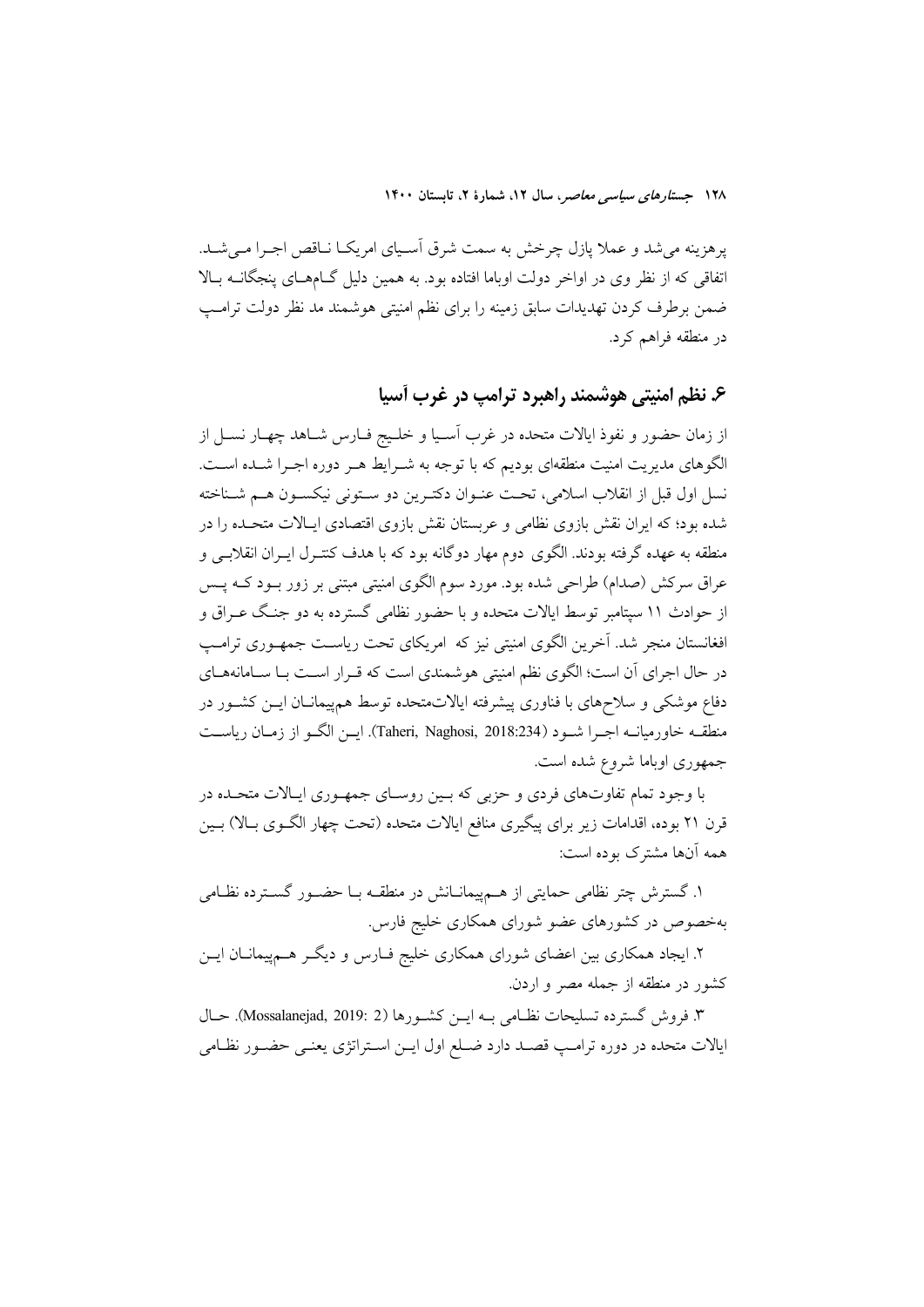بین الملل گرایی گزینشی: … (مجید عباسی و سیدرضا تقوینژاد) ۱۲۹

گسترده در منطقه را به دلیل شرایطی که این کشور پیداکرده و منافعی که به خطر افتاده را بــه دیگری واگذارد؛ و خودش تنها نقش نظارتی از راه دور را در پـیش بگیـرد. ضـلع دوم را بـا طرحهایی مانند ناتوی عربی، معامله قرن، کشاندن پای ناتو یـا انگلـیس بــه خلـیج فــارس و غرب آسیا؛ و ضلع سوم فروش تسلیحات نظامی را بـه شــدت تقویـت کنــد؛ ایــن تغییــرات مهمترین رئوس سیاستهای ترامپ برای مدیریت نظـم امنیتــی منطقــه در خلــیج فــارس و غرب آسیا پس از خروج و چرخش به سمت شرق آسیاست.

با این حال، باید توجه داشت که سه مسئله در شکا دهی بـه سیاسـت خــارجی ایــالات متحده در دوره ترامب در غرب آسیا و استراتژیهای این کشور تأثیرگذار خواهــد بــود کــه نبايد از ديد هيچ تحليلگر و محققي ناديده گرفته شوند. نخست اينکـه بـرخلاف دوره اوبامـا که سیاست خارجی امریکا ویژگی ارزش محورانه داشت، سیاست خــارجی ایــالات متحــده ترامپ بر مبانی اقتصاد و سودمحوری بنــا گذاشــتهشــده (Krieg, 2017:152)دوم، در دیــدگاه ترامب غرب آسيا و خليج فارس هنوز يكي از سه منطقه استراتژيک جهـان در كنــار ارويــا و آسیای جنوب شرقی برای استراتژی سیاست خبارجی ایالات متحده است (Erol, 2017) سوم، از صحبتهای ترامپ این برداشت می شود که مبارزه با تروریسم بخصوص داعـش و مهار ایران مهمترین دغدغههای او در منطقه بودند و رسیدن به این اهــداف چــراغ راهنمــای سیاست خارجی این کشور در منطقـه بـود (Krieg, 2017:145). در همـین راسـتا ترامـب در سخنرانی خود در نشست مجمع عمومی سازمان ملل در ۲۵ سپتانبر ۲۰۱۸ ضـمن تمجیــد از پیشرفت رویکرد جدید دولتش در مبارزه بـا تروریسـت و افراطـی گـری در خاورمیانــه بـا همکاری کشورهای عربی افزود " ایالات متحـده در حـال همکـاری بـا شـورای همکـاری خلیج فارس ، اردن و مصر برای ایجاد یک اتحاد استراتژیک منطقه ای است تـا کشـورهای خاورمیانــه بتواننــد رفــاه ، ثبــات و امنیــت را در سراســر منطقــه خــود گســترش دهنــد". (سخنرانی ترامب www.whitehouse.gov)

# ۱.۶ حمایت از طرح تشکیل ناتوی عربی

طـرح نــاتوي عربــي در چــارچوب نظــم هوشــمند امنيتــي ترامــب بــراي نخســتين بــار در فوریه ۲۰۱۷ از سوی خود ترامپ در اجلاسی در عربستان کـه بـیش از ۴۰ تـن از سـران کشورهای عربی حضور داشتند، مطرح شد. در این طرح، اسرائیل هـم قـرار اسـت در کنـار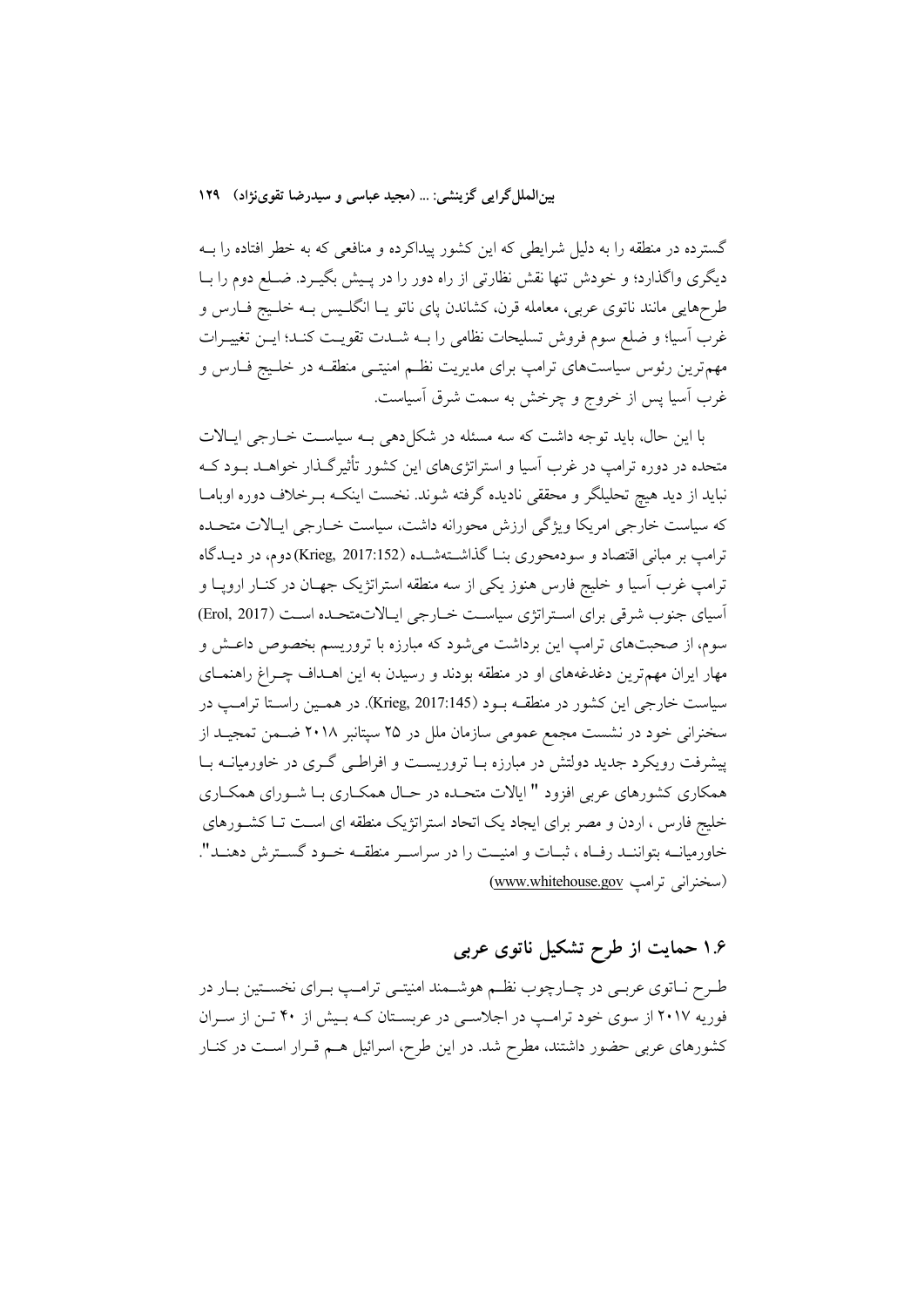امریکا به همکاری گسترده با ناتوی عربی برای مقابله با دشمن مشترک بپردازد. هرچنــد کــه قرار نیست مشمول دفاع مشترک قرار بگیرد (طالبی آرانی و اکبری کـریمآبـادی، ۱۳۹۷: ۶۲– ۶۳). ترامب در همین نشست به صورت آشکار گفت:

هدف ما تشکیل اعتلافی از ملتها است که در مهار افراطی گری و فراهم کـردن آینـده امیدبخش با یاری خدا برای فرزاندانمان مشترک هستیم؛ ما گفتگوهایمان را بــا بســیاری از کشورهایی کـه هـم اکنـون در اینجـا حاضـر هسـتند شـرع کـردیم، بـرای تقویـت مشارکتها، تشکیلات جدید برای توسعه امنیت و ثبـات در خاورمیانـه و فراتـر از آن (سخنرانی ترامپ www.whitehouse.gov)

عوامل زیادی برای تبیین سیاست ژئوپلیتیکی اَمریکا در تمایــل بــه شــکل گیــری ائــتلاف نظامی عربی (ناتوی عربی) در خلیجٖفارس تاکنون طرحشده است. شــش هــدف اصــلی کــه ایالاتمتحده از طرح تشکیل ناتوی عربی دنبال میکند عبارتاند از: نخسـت، تـأمین امنیـت اسرائیل، دوم، فرسایش توانمندیهای کشورهای مسلمان منطقـه و نیـاز آنهـا بـه حضـور و حمایت آمریکا، سوم، ایجاد بازار برای فروش تسلیحات نظامی، چهـارم، دسـتیابی بــه نفــت ارزانقیمـت، پـنجم، مشـارکت در بازسـازی کشـورهای بحـرانزده و ششـم، مهـار ایـران (مؤلفهههای ژئوپلیتیک، انسرژی، ایسدئولوژی و فنساوری هسستهای) (طـالبی آرانسی و اکبری کے بہآبادی، ۱۳۹۷ : ۷۰–۷۶). پیزدان پنیاه و همکیاران نیبز در بررستی کیه داشتند مهمترین اهداف و انگیزهها از شکلگیری ناتوی عربی را: ۱. حفظ امنیـت اســرائیل و تــلاش برای افزایش قدرت این کشور در منطقـه. ۲. مهـار و جلـوگیری از افـزایش قـدرت ایـران. ۳. جلوگیری از گسترش اسلام در جهان ۴. حفظ و تقویت پایگــاههــای نظــامی آمریکــا در خليج فارس ۵. مقابله با رقباي جهاني در رابطه بــا تســلط بــر جنــوب غــرب آســيا برشـــمرد (يزدان يناه درو، زارعي و رحيمي، ١٣٩٧: ٩٩-٩٩).

### ۲.۶ تشدید تنشها و رقابت بین قدرتهای منطقهای

یکی دیگر از مهمترین برنامههای ایالات متحده جلوگیری از شکل گیری قطبهای قــدرت در غرب آسیا بود. با وجود این که عربستان و ترکیه در اردوگاه ایالات متحده قـرار داشـتند، ولی آمریکا علاقهای نداشت که این دو کشور منطقـه را بـین خـود تقسـیم کننـد؛ بنـابراین تلاش کرد با ابزارها و ترفندهای مختلف به تشدید رقابتهای بین ایران، عربستان و ترکیـه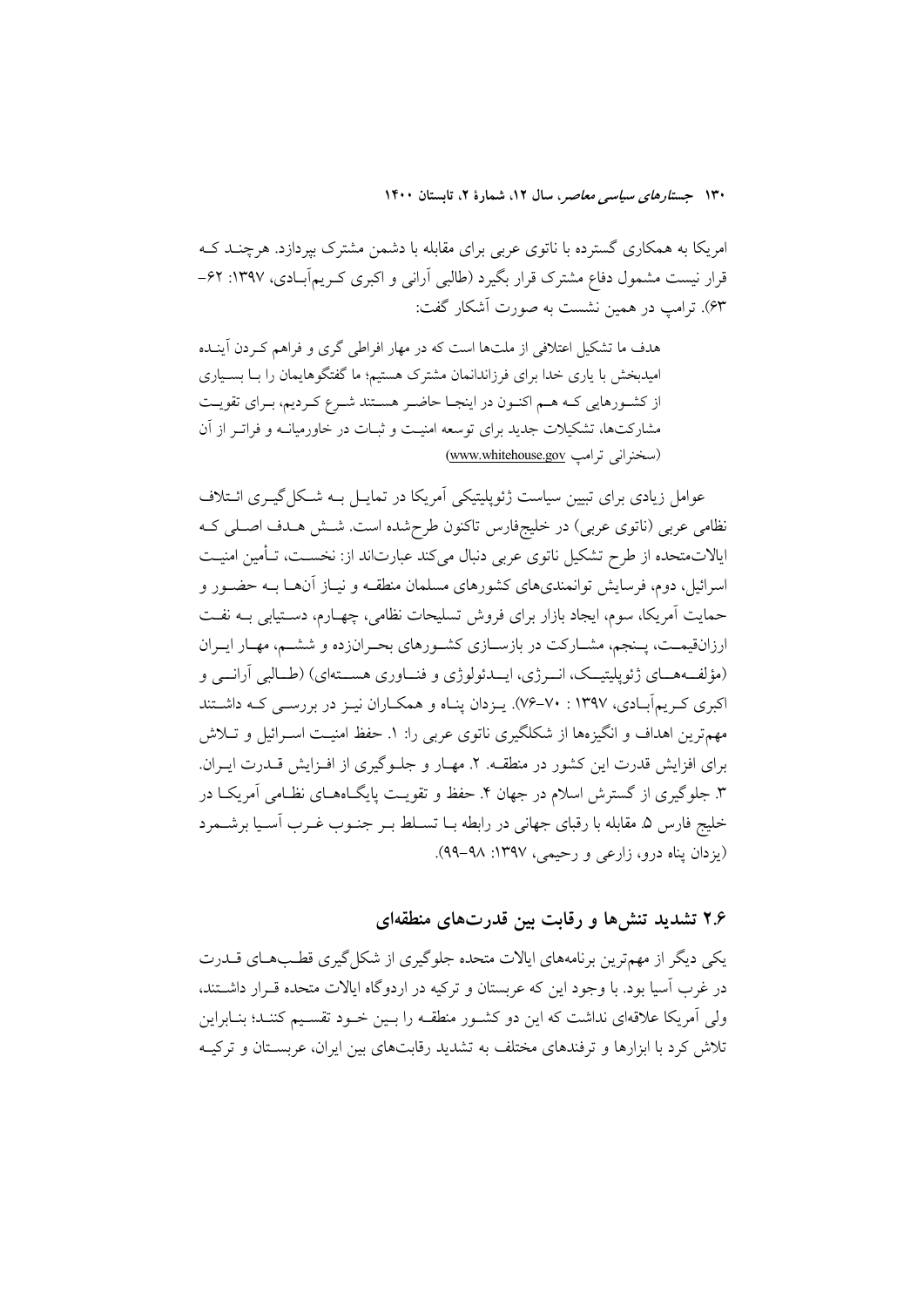در منطقه دست بزند؛ تا هیچکدام نتوانند بدون رقیب تحـولات منطقــه را مــدیریت کننــد؛ در غیر این صورت حضور ایالاتمتحده یا هر بـازیگر جـایگزین دیگـر بـه عنـوان مداخلـهگـر خارجی در منطقه توجیهی ندارد؛ و یک هژمـون منطقـهای مثـل ایـران، عربسـتان یــا ترکیــه وجود دارد که نظم را در منطقه ایجاد می کند. بهعنوان مثال جنگ یمن یکی از مواردی است کـه آمریکــا تـــلاش کــرد از ایـــن طریــق تــوازن را بــین ایــران و عربســتان حفــظ کنــد .(Taheri, Naghosi, 2018:239)

## ۳.۶ جلوگیری از نفوذ قدرت مداخلهگر متخاصم به منطقه

استراتژی بعدی ایالات متحده و ترامب، جلوگیری از نفوذ یـک قــدرت مداخلــهگــر رقیــب مانند روسیه و چین به منطقه غرب آسیا بود. از زمـانی کـه نفـت در ایــن منطقــه پیــدا شــد، بازیگر مداخلهگر خارجی همواره نقش اساسی در شکل دهـی بـه نظـم امنیتـی بـهصـورت حضـور مســتقيم يــا غيرمســتقيم در منطقــه داشــت. تــا ســال ١٩٧١ انگلــيس ايــن نقــش را بهعهده داشت و از ۱۹۷۱ به بعد نیز ایالاتمتحـده چنـین نقشـی ایفـا کـرد. ایـالات متحـده ترامپ به خوبی میدانست این نقش خالی در منطقه اگر با یک متحد بر نشـود بــدون شـک توسط یک دولت متخاصم پر خواهد شد.

این فرضیه یک پشتیبان نظری هم داشت کـه توسـط کـارل هاینـه مطـرح شـده اسـت. کارل هاینه به دولتهای هژمون پیشنهاد میدهـد وقتـی قصـد عقـبنشـینی از یـک منطقـه را دارند، برای جلوگیری از بی ثباتی ژئوپلیتیکی و برهم خوردن توازن قدرت به ضرر خـود، یک متحد قابل اطمینان و با ویژگیهای خاص را برای جانشـینی خـود در منطقـه بگمارنــد. این دولت جانشین باید دو ویژگی مهم داشته باشـد. نخسـت، ظرفیـت نظـامی كـافی بـرای حفظ نظم منطقهای و دوم، مزیتهای راهبردی اش با هژمون در حال تضعیف سازگاز باشــد .(Stansfield, Stokes and Kelly, 2018:232)

## ۴.۶ گسترش فعالیتهای ناتو به منطقه

گسترش ناتو به منطقه خلیج فارس برنامه دیگر امریکای ترامپ بود؛ چرا کــه هــم در مواقــع ضروری می تواند به کمک این کشورها در مقابل ایران بیاید و هم می تواند نقش توازنکننـده را در غياب ايالات متحده در خليج فارس به عهـده بگيرنــد. (Taheri, Naghosi, 2018:241)؛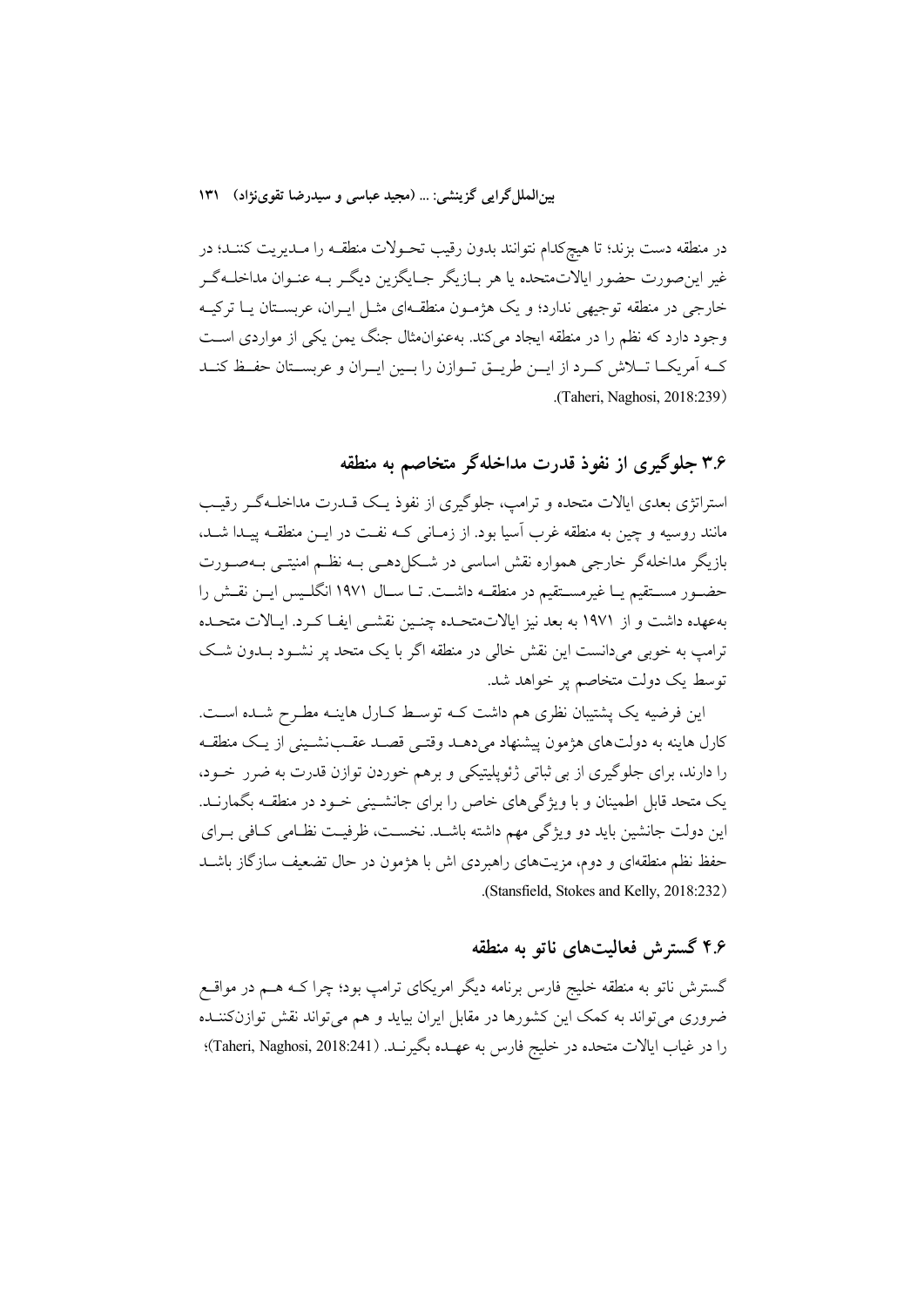بنابراین ترامپ در چندین مورد به صورت مستقیم تلاش کرد به اروپاییان بــه ویــژه اعضــای ناتو بفهماند که خاورمیانه امن و باثبات قبل از امریکا برای اروپا سودمند است و بـه صـورت مستقیم آنها را به حضور بیشتر و فعالتر در منطقه دعوت کرد. بهعنوان مثـال در ۸ ژانویــه ۲۰۲۰ ترامپ در گفتگو با دبیر کل ناتو خواستار حضور بیشتر و فعالتر نـاتو در خاورمیانــه و خليج فارس شد؛ و در همين راستا افزود "من حتى يک اسم هــم بــراى أن انتخــاب كــردم. نساتو (NATO) و خاورميانـــه(Middle East) ، شـــما اســـم أن را 'NATOME بگذاريـــد." (english.alaraby.co.uk) حتى مى توان خروج امريكا از سوريه را با اين هدف تحليل كرد كه قصد داشت ترکیه را بهعنـوان خـط مقـدم نـاتو در منطقـه وارد تحـولات کنـد تـا بلکـه بـا فعالشدن سازوکار دفاع مشروع ناتو اروپاییان را به حضور بیشتر در منطقـه تحریـک کنـد؛ چرا که حضور نظامی-سیاسی ناتو در خاورمیانــه و خلــیجفــارس کــنش روســیه و ایــران را بهعنوان عوامل اصلي تهديدكننده منافع ايالاتمتحده در منطقه بسيار محدود مىكرد. بـا ايــن حال واکنش امانوئل ماکرون رئیس جمهور فرانسه پـس از اعــلام خــروج ناگهــانی امریکــا از سوریه که گفت " زمان آن رسیده که کشورهای اروپایی در خاورمیانه دیگر خود را شـریک كوچكتر آمريكـا نداننـد(www.bbc.com) " يـا مركـل در واكـنش بـه پيشـنهاد ترامـب بـه گســترش نــاتو بــرای در برگــرفتن بعضـــی کشــورهای خاورمیانــه در نــاتو، آن را مغــایر توافق نامـهای مـی دانـد کـه ۱۹۴۹ بـرای تأسـیس نـاتو بـه امضـاء رسـید (www.bbc.com) ؛ همانطور که قابل پیش بینی هم بود فرایند کشاندن یای ناتو به منطقه بسیار مشکل و هزینهبر و وقتگیر بود؛ بنابراین گزینه جانشین برای ترامپ که از همان روزهای نخست بـه عنـوان رئیس جمهور در نظر داشت، انگلیس بود.

## ۵.۶ جایگزینی انگلیس به جای امریکا در منطقه

استنفیلد و همکارانش در مقالهای با عنوان "استراتژی انگلستان در خاورمیانه و خلیج فـارس پس از عقبنشینی آمریکا" این طرح ایالات متحده را بهخوبی بررسی کردند. سه طرف ایـن معادله یعنی امریکا، انگلیس و همپیمانان عرب منطقهای ایــن کشــورها در بازگشـت مجــدد انگلیس به خلیج فارس و خاورمیانه ذینفـع هســتند. طـرف اول یعنـی امریکــا اگــر بخواهــد نظام امنیتی خلیج فارس و خاورمیانه را به حال خود رها کند و بـه سـمت خـاور دور بـرود سه خطر اساسی منافع این کشور و هـمپیمانـانش را تهدیـد مـیکنـد. نخسـت اینکـه چـین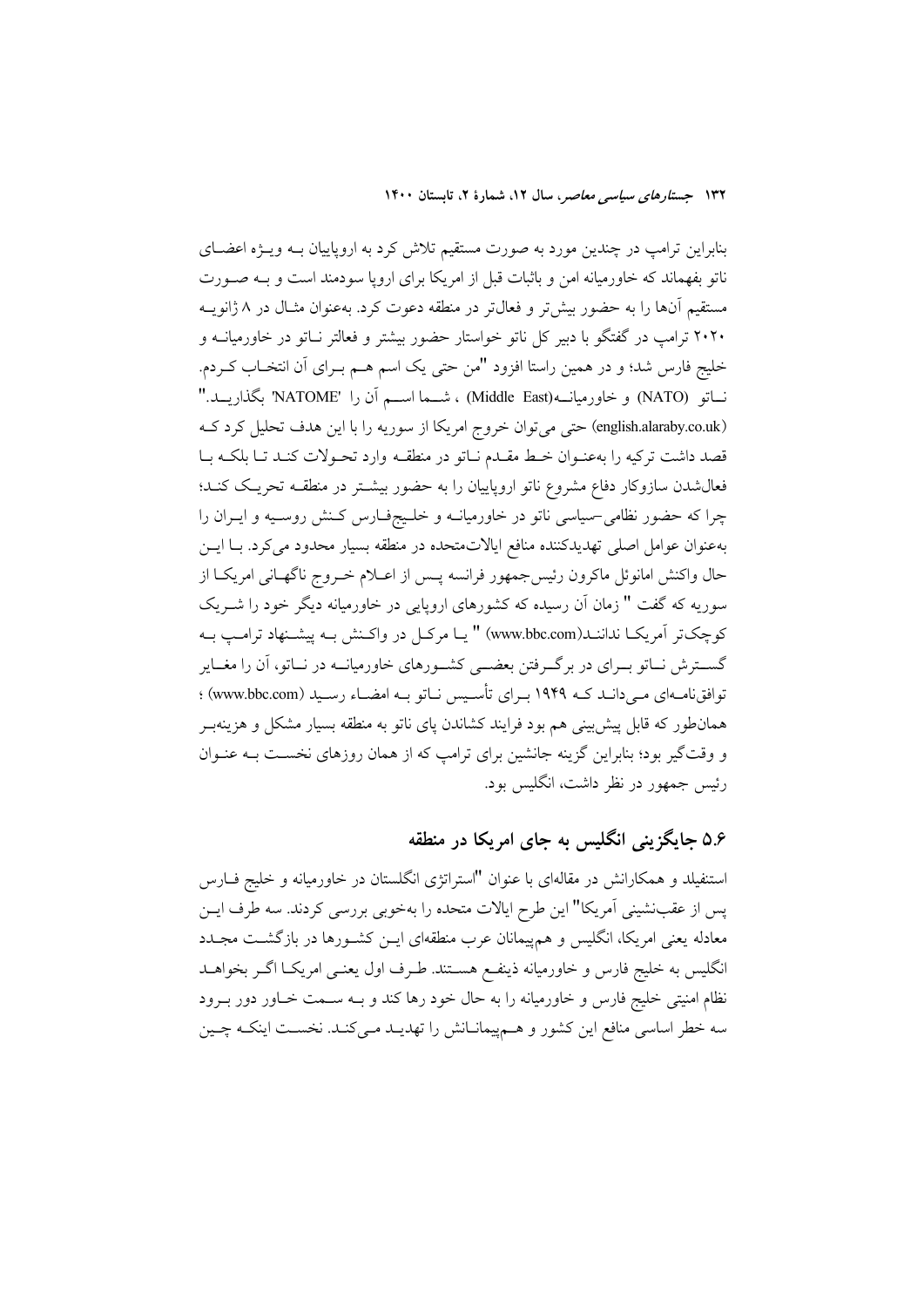بین الملل گرایی گزینشی: … (مجید عباسی و سیدرضا تقوینژاد) ۱۳۳

ممکن است از ظرفیت مضاعف خود برای پذیرش نقش امریکا در منطقه استفاده کنـد. دوم، ممکن است گسترش سلاحهای هستهای در منطقـه تسـریع شـود؛ و سـوم جـاهطلبـیهـای روسیه در حمایت از اسد و همکاری بسیار نزدیک با ایران خطر مضاعفی میتواند بـه دنبـال داشته باشد (Stansfield, Stokes and Kelly, 2018:232).

به همین جهت برخلاف دولت اوباما، ترامپ و اعضای دولتش از همان ابتدا به دلیل ایــن که احتمال کمی میدادند بتوانند اعضای اروپایی ناتو را راضی به حضور در غربآسیا کننـد، به حمایت از برگزیت پرداختند تـا بتواننـد بــه دور از قــوانین ســختگیرانــه اتحادیــه ارویــا موافقت انگلیس را برای حضور فعالانه و مؤثر در غرب آسیا جلب کننــد و از طــرف دیگــر توافقنامه جدید تجـاری مطـابق بـا منـافع خـود بـا انگلـیس امضـا کننـد. در همـین راسـتا جان بولتون (مشاور امنیت ملی سابق ترامپ) نتیجه همه پرسبی ۲۰۱۶ در مـورد برگزیــت را "پیروزی دموکراسی" قلمداد کرد و گفت: «وقتی قضیه برگزیت در نهایت حل شود، آنگاه دیگر سقفی برای گسترش نفوذ بریتانیا در سطح جهانی وجود ندارد … این امر مــی توانــد در ناتو هم به کمک ما بیاید و مؤثرتر عمل کند و این مثبت است.». (<u>www.dw.com</u>)

۵.۵. منافع انگلیس از حضور در منطقهٔ غرب آسیا

حضور انگلیس در خلیج فارس منافع مختلفی برای این کشور دارد که مـا در اینجـا تنهـا بــه سه مورد از مهمترین آنها اشاره میکنیم. اولین تأثیر آن بر بازسازی مجدد و تقویت بیش تـر روابط فرا آتلانتيكي با ايالات متحـده اسـت (Stansfield, Stokes and Kelly, 2018:234) دوم، بعد از برگزیـت و خـروج بریتانیـا از اتحادیــه اروپــا، کشـورهای عضـو شـورای همکـاری خلیج فارس میتوانند تبدیل به شرکای بسیار مهــم امنیتــی و تجــاری بــرای انگلــیس باشــند (Stansfield, Stokes and Kelly, 2018:240). سوم، منافع اقتصادي قابل توجهي بـراي انگلـيس وجود دارد که هم بهعنوان یک کشور اروپایی پیشرو در خلیج فارس حضورداشته باشد هــم به عنوان يكي از كشورهاي غربي راهنما (Stansfield, Stokes and Kelly, 2018:242)؛ بنـابراين مقامات انگلیس از هر موقعیتی برای ابراز تمایلشان بـرای حضـور مجـدد در خلـیج فــارس استفاده کردند.

دولت ترزامی (نخست وزیر انگلیس) که همزمـان در تـلاش بـرای بــه نتیجــه رســاندن برگزیت بود تلاش بسیاری برای بهبود روابط با شـورای همکـاری خلـیجفـارس انجـام داد.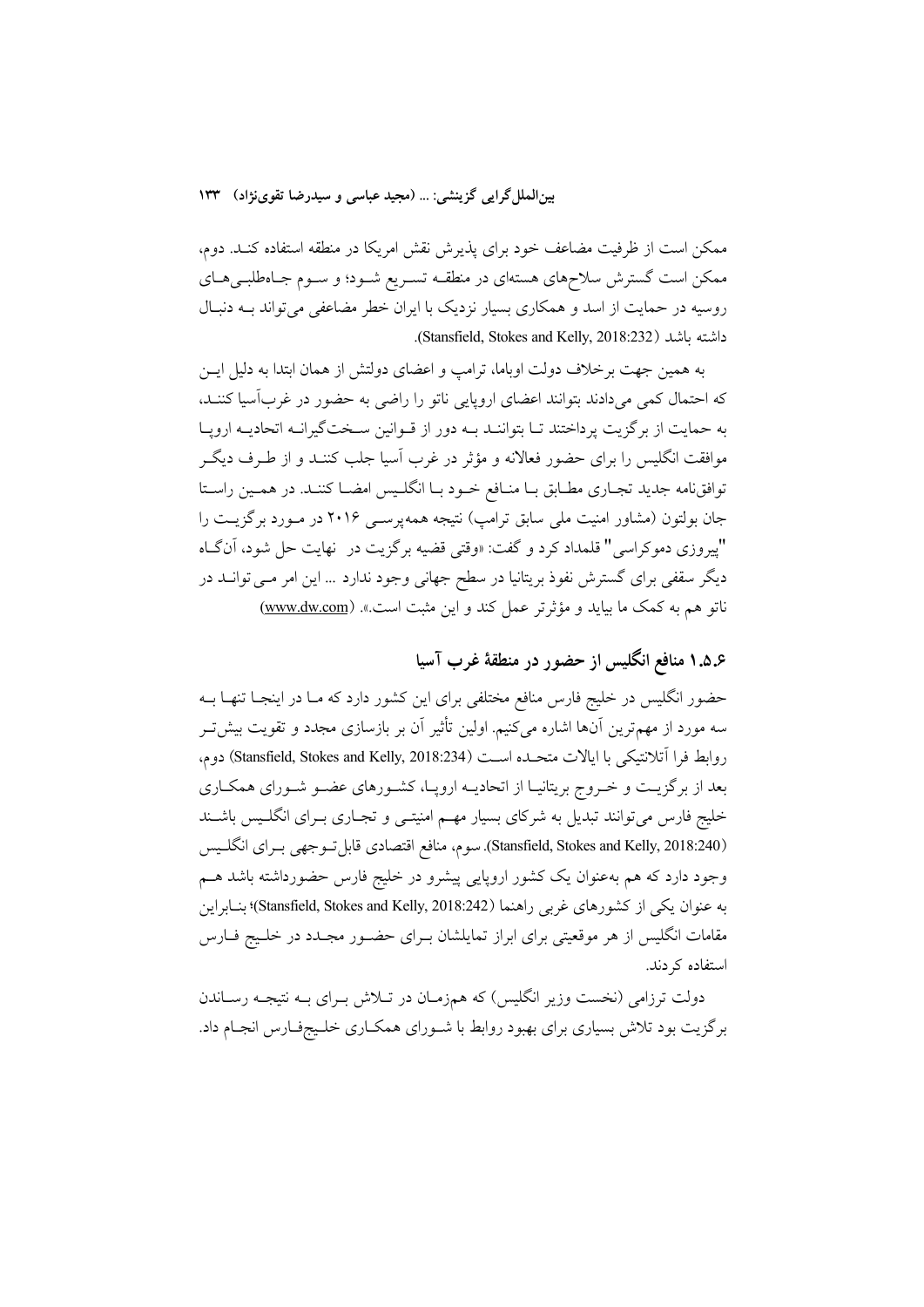بهعنوانمثال گفت "ما در رویارویی با داعش نیز به پیشرویهای زیادی دستیافتهایم و بایــد اين پيشروي ها در مقابله با هرگونه تلاش ناامن كننده و اقدام تروريستي نيز ادامه يابـد. لنـدن تاکنون میلیاردها پوند برای برقراری ثبات در خلیجفارس هزینه کرده و ما بنا داریــم در آینــده نیز صدها میلیارد پوند در این زمینه سرمایه گذاری کنیم" در جای دیگری از صـحبتهــایش نیز گفت که "انگلیس در مقدمه هرگونه پروژهای برای دفاع از ثبـات و امنیــت شــرکایش در شورای همکاری خلیجفارس خواهد بود". یا این صحبتش که "نظامیان ما در بحـرین بـرای حفاظت از امنیت خلیج فارس، انگلیس و جهـان مسـتقر هسـتند و مـا بــه دنبـال بـالا بــردن هرچه بیشتر سطح امنیت در منطقه هسـتیم. امنیـت و ثبـات کشـورهای شـورای همکـاری خليجفارس، امنيت و ثبات انگليس است" . در واضح ترين بخـش نيـز گفـت در زمـانهـاي بحران "شما به قدیمیترین و مطمـئنترین دوسـتانتان روی خواهیـد آورد". همگـی ایـن صحبتها نشاندهنده تمایل و برنامـه مفصـل دولـت ایـن کشـور بـرای حضـور مجـدد در خليجفارس و خاورميانه براي پر كردن جاي خــالي ايـالاتمتحـده اســت. (www.bbc.com) همچنـین پـس از بازگشـایی پایگـاه دریـایی جدیـد انگلـیس در بحـرین در آوریـل ۲۰۱۸ گاوين ويليامسون، وزير دفاع انگليس اظهار داشت: "حضور ما در بحـرين نقـش مهمـي در حفظ امنیت انگلیس و همچنین حمایت از امنیت در خلیجفارس خواهد داشــت" هــمچنــین اظهار داشت: "آنچه در منطقه خلیج فارس رخ می دهد، تأثیر مسـتقیمی بـر منـافع انگلســتان، سعادت و امنيت شهروندان ما دارد" (Stansfield, Stokes and Kelly, 2018:234).

شورای همکاری خلیجفارس و دیگر کشورهای عربی منطقه نیـز منـافع اسـتراتژیکی در حضور انگلیس در منطقــه دارنــد. نخســتین و مهــمتــرین تــأثیر مثبــت حضــور انگلــیس در خلیجفارس برای کشـورهای عـرب منطقـه کمـک بـه آنهـا بـرای حفـظ امنیـت و تـداوم حاکمیتشان است که بخصوص در طـی سـالهـای بعـد از بهـار عربـی بـهشـدت درخطـر فروپاشی افتاده است. دومین تأثیر آن نیز به نقش انگلیس در منطقه برمی–گردد کـه از وقــوع تغییرات در منطقه جلوگیری میکند و به حفظ وضع موجود مــی انجامــد، عــاملی کــه بــرای شورای همکاری خلیجفارس نیز بسیار مهم و اساسی است. ( Stansfield, Stokes and Kelly,  $. (2018:233)$ 

بنابراین برای امریکای ترامپ بهترین سناریو حضور انگلیس بود تا اول به عنـوان نیــروی همگرا کننده بین همهیمانانشان در منطقه عمـل کنـد؛ دوم از نفـوذ یـک قــدرت مداخلــهگــر خارجي متخاصم از جمله روسيه و چين جلوگيري كند؛ سوم نياز به حضـور مجـدد نظـامي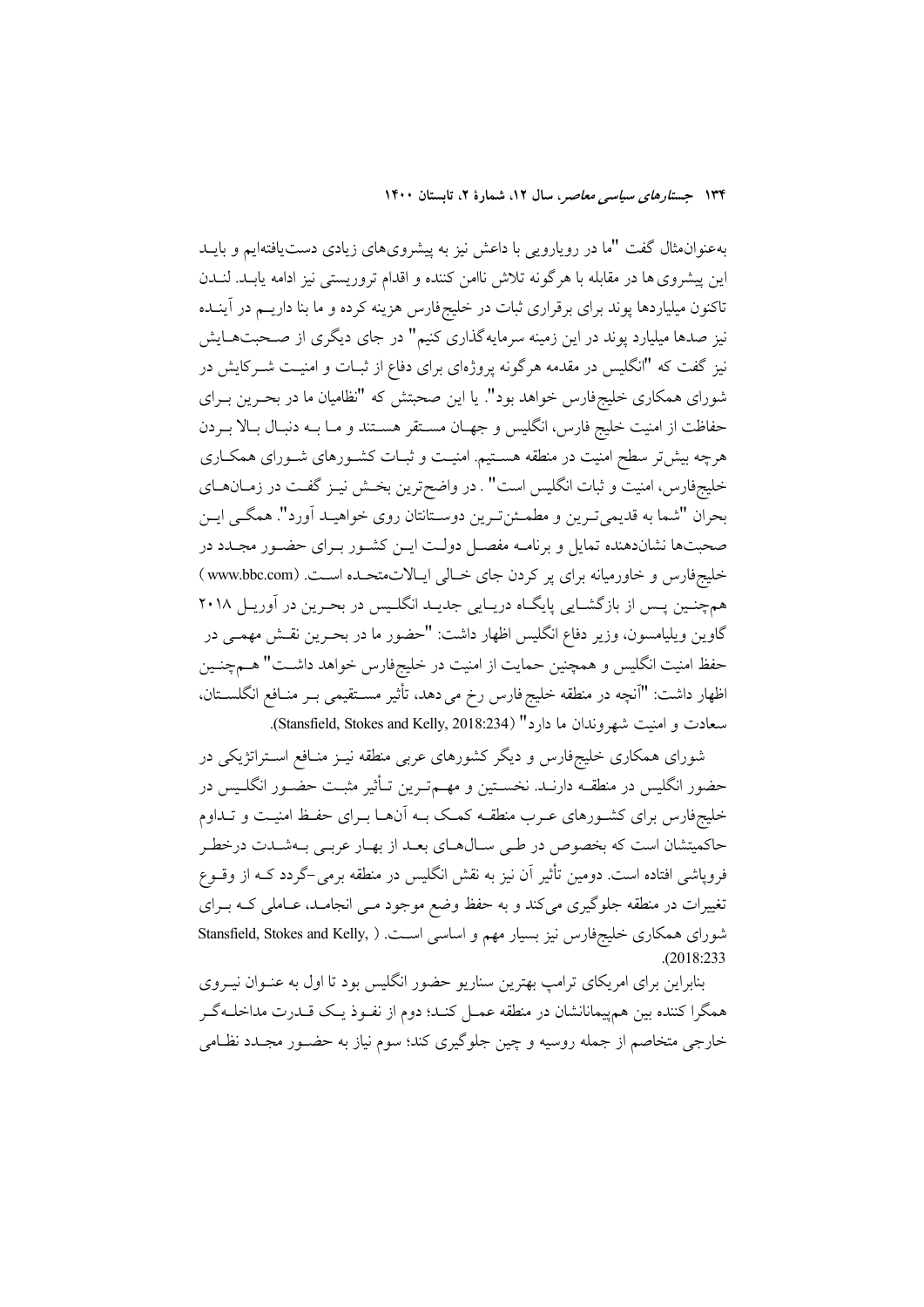بینالملل گرایی گزینشی: … (مجید عباسی و سیدرضا تقوینژاد) ۱۳۵

در منطقــه را كــاهش دهــد؛ چهــارم بــه مقابلــه بــا ايــران بيــردازد و از رژيـــم صهيونيســتي محافظت کند؛ و به طور کلی از برهم خوردن توازن قدرت بر ضد ایـالاتمتحـده در جهـان جلوگیری به عمل آورد.

### ۷. نتىجەگىرى

خروج ایالات متحده از غرب آسیا از دوره اوباما در سیاست خارجی ایـالات متحـده مطـرح شده بود و اوباما با اقداماتی از جمله توافقنامه برجام، انفعال نسبی در بحـران هـای منطقـهای مانند مصر، تونس، ليبي و حتى سوريه و نظاير آن قصد داشت تا بتــدريج از اهميـت منطقــه خاورمیانه در سیاست خارجی امریکـا بکاهــد و زمینــه چــرخش بــه ســمت شــرق اَســیا را فراهم كند. وليكن ترامب كه از ابتدا نسبت به اقدامات دولت اوباما در منطقــه انتقــاد داشــت، بر این باور بود که پرونـده منطقــه غــرب آسـيا و خلــيج فــارس بــه عنــوان يکــي از منــاطق استراتژیک جهان و منطقهای که بیشترین تهدیدات و هزینهها را در چند دهــه گذشــته بــرای ايالات متحده داشته مطابق با منافع ملى ايالات متحـده بسـته نشـده؛ بنـابراين قصـد دارد بـا استراتژی و برنامههای خود این سیاست را پیش ببرد؛ این مقاله در پی پاسخ به ایــن پرســش اصلی بود که ترامپ چه استراتژی برای مدیریت تحولات سیاسی، اقتصادی و امنیتـی منطقـه و اجرای استراتژی خروج از غرب آسیا و خلیج فــارس و چــرخش بــه ســمت شــرق آســیا مطابق با منافع خود و همهیمانان امریکا (بویژه شورای همکاری خلـیج فـارس)، یـا حــداقل بـرای جلـوگیری از بـرهم خـوردن تـوازن قــدرت بــه ضــرر ایــن کشــور در معــادلات جهانی داشت؟

درنهايـت بــه نظـر مــىرســد جملــه معـروف برژينسـكي يعنــى " ژئواكونــومى هــدف ژئواستراتژی و از طریق آن حاصل میشود" مهـمتـرین چـراغ راهنمـای سیاسـت خــارجی ایالات متحـده ترامـب بـود و ترامـب قصـد داشـت ضـمن ایـن کـه ژئواسـتراتژي جديـد ایالات متحده را برای دستاوردهای اقتصادی به سمت آسیای جنـوب شـرقی پـیش ببـرد، از این که غرب اّسیا به یک مزیت اقتصادی یا امنیتـی بـرای عوامـل تهدیـد کننـده منــافع ملــی ایالات متحده در آینده تبدیل شود جلوگیری کند، چیزی که از نظر ترامپ بـه وسـیله اوبامــا نادېده گرفته شده بود.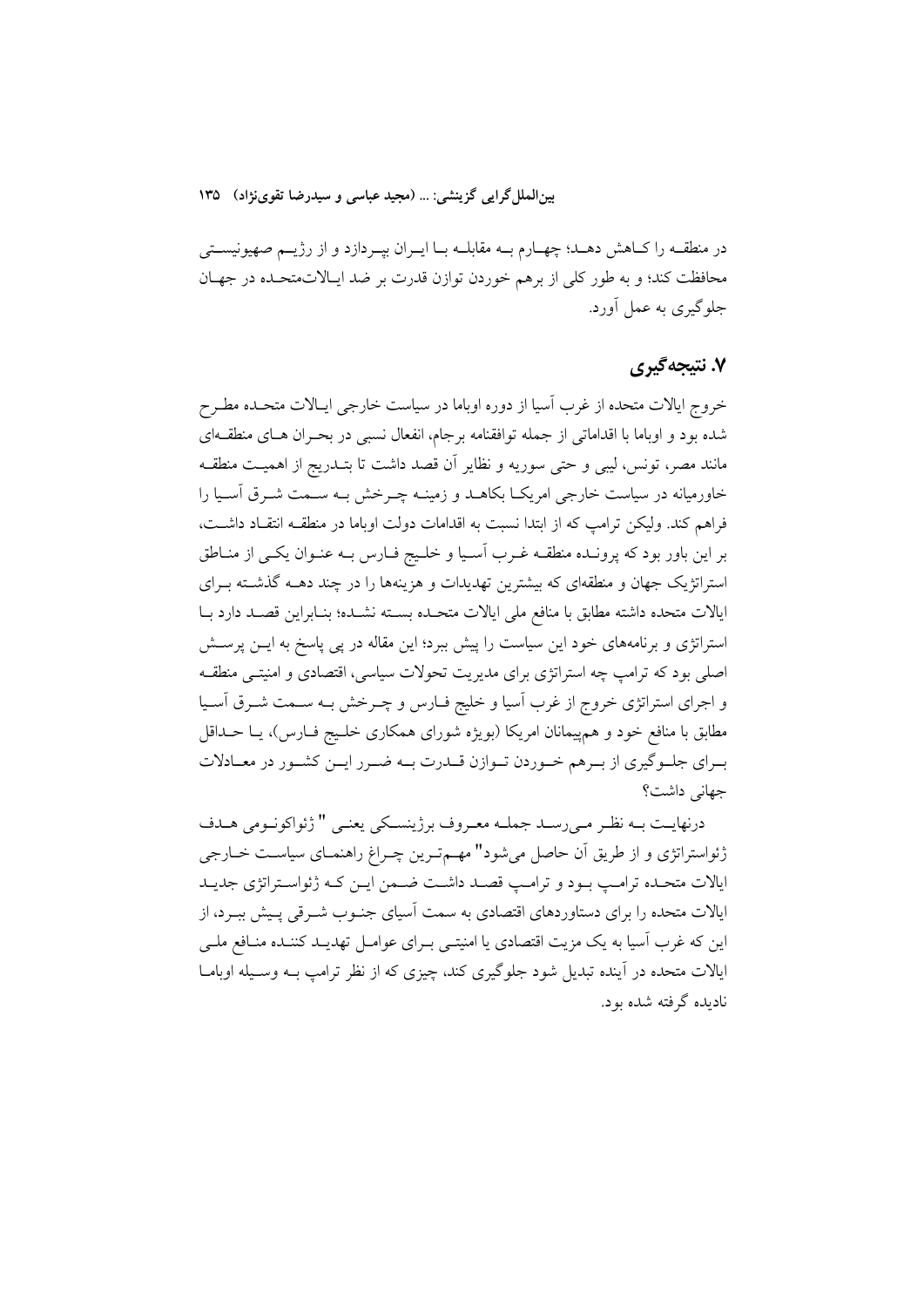با اجرای سیاستهای زیر ترامپ قصد داشت همزمان به همــه اهــداف گذشــته و منــافع احتمالي در اَينده دسـت پيـدا كنـد. بـا ورود انگلـيس بـه عنـوان يـك متحـد هميشـگي و قابل|طمينان از نفوذ و قدرتطلبي قدرتهـاي متخاصـم يـا رقيـب در منطقــه مثــل چــين و روسیه جلوگیری کند. با حمایت و پیگیری طرح ناتوی عربی از یک طرف بازار موضـوعات امنیتی را داغ نگه دارد تا فرایند فروش تسلیحاتی به کشـورهای منطقـه ادامـه پیـدا کنـد و از طرف دیگر عادی سازی و نزدیک شدن اسرائیل به کشورهای عربی را تسهیل کند؛ چــرا کــه خروج امریکا از منطقه و تهدید مشترکی که دو طرف از سـوی ایـران حـس مـیکننـد، ایـن دو طرف را با سرعت بیشتری به یکدیگر نزدیک میکند. همچنـین تـلاش بـرای مشــارکت ناتو در منطقه یا عضویت تدریجی کشورهای حاشیه خلیج فارس در ایــن ســازمان از دیگــر برنامه های امریکای ترامب بود. از طرف دیگر اقدام مشترک و تحت نظـارت یـک بــازیگر مداخلهگر مثل امریکا (بصورت نظارت از دور) و انگلیس (بــهصــورت حضــور مســتقیم در منطقه) از یک جانبه گرایی و احتمال شبکل گیری هژمیون منطقهای ماننید ایران، عربستان، اسرائیل و ترکیه جلوگیری می کرد. ضمن اینکه هزینههای انسانی و اقتصـادی اقـدام در یـک منطقه بسیار پر آشوب و قطبی شده که هرلحظه ممکن است طـرفهـای درگیـر را بــه یـک جنگ تمامعیار وادارد را بر دوش کشورهای منطقه و انگلیس می انداخت.

با باخت ترامب در انتخابات ۲۰۲۰ و روی کار آمدن بایدن استراتژی ترامب را با چـالش اساسي رويوو كرد؛ با ايــن حــال بــا توجــه بــه ايــن كــه ايــن ايــده بــين دو حــزب آمريكــا موردتوجه بوده و این که بایدن نمی تواند اقدامات ترامب در این زمینه را به عقـب برگردانــد يا ناديده بگيرد، به نظر مي رسد بـا اصــلاحاتي نــه چنــدان قابــل توجــه ايــن مســير را ادامــه خواهد داد.

### پي نوشت ها

۱. عوامل و دلایل ایجابی را محمد جواد قهرمانی در مقالهای با عنوان "ژئواستراتژی امریکــا در آســیا پاسیفیک؛ تداوم یا تغییر" به خصوص در ابعـاد ژئواکونــومیکی و ژئــوپلیتیکی کــه در فصــل نامــه ژئوپلتیک شماره۳، در سال ۱۳۹۶ منتشر شده است، به خوبی تشریح کرده اند. با توجه به این ک در این پژوهش تمرکز روی عوامل سلبی است، لذا از تشریح این امر صرفنظر شده است.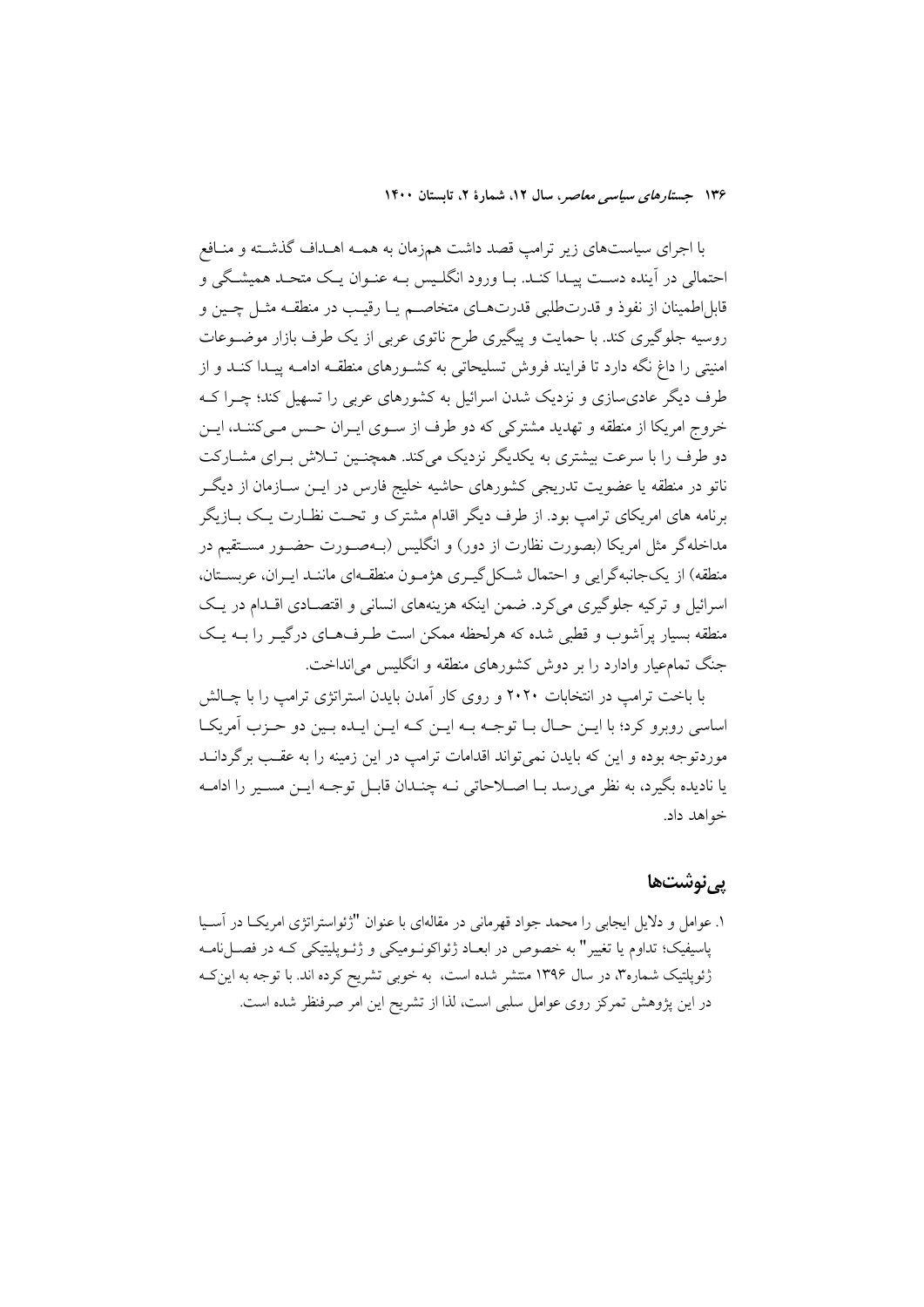بین|لملل گرایی گزینشی: … (مجید عباسی و سیدرضا تقوینژاد) ۱۳۷

كتابنامه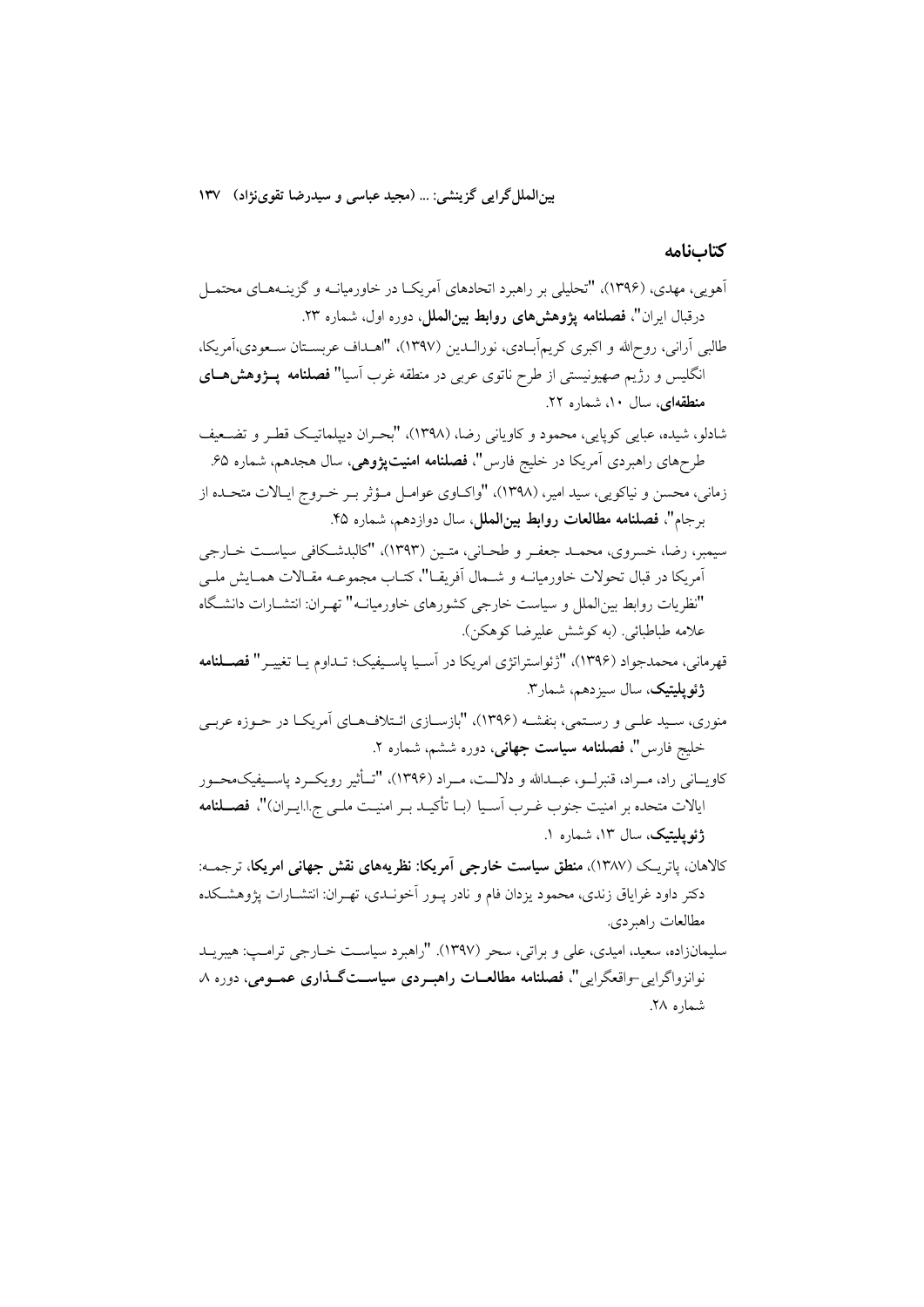- Cha, T. (2016). The return of Jacksonianism: The international implications of the Trump phenomenon. The Washington Quarterly, 39(4), 83-97.
- Erol, M. "Changes in the American Foreign Policy From Obama to Trump Administratio", May 20, 2017/ TURKEY.

https://www.academia.edu/33438582/CHANGES\_IN\_AMERICAN\_FOREIGN\_POLIC Y FROM OBAMA TO TRUMP ADMINISTRATIONS

- Ożarowski, R., & Grabowski, W. (2017). Political dilemmas of the Arab and Muslim world. Rambler Press.
- Hamilton, D. S. (2017). Trump's Jacksonian Foreign Policy and its Implications for European Security. The Swedish Institute of International Affairs.
- Jones, D. M., & Khoo, N. (2017). Donald Trump and the new Jacksonians. Policy: A Journal of Public Policy and Ideas, 33(1), 42.
- Krieg, A. (2017). Trump and the Middle East: 'Barking Dogs Seldom Bite'. Insight Turkey, 19(3), 139-158.
- Kontos, M. (2017), "US Middle East Strategy under President Trump's Isolationist Foreign Policy", EASTERN MEDITERRANEAN POLICY NOTE . No. 14 . 26 February 2017.
- Maloney, S. (2017). Under Trump, US policy on Iran is moving from accommodation to confrontation. Brookings Institution.

https://www.brookings.edu/blog/markaz/2017/05/11/under-trump-u-s-policy-on-iran-ismoving-from-accommodation-to-confrontation/